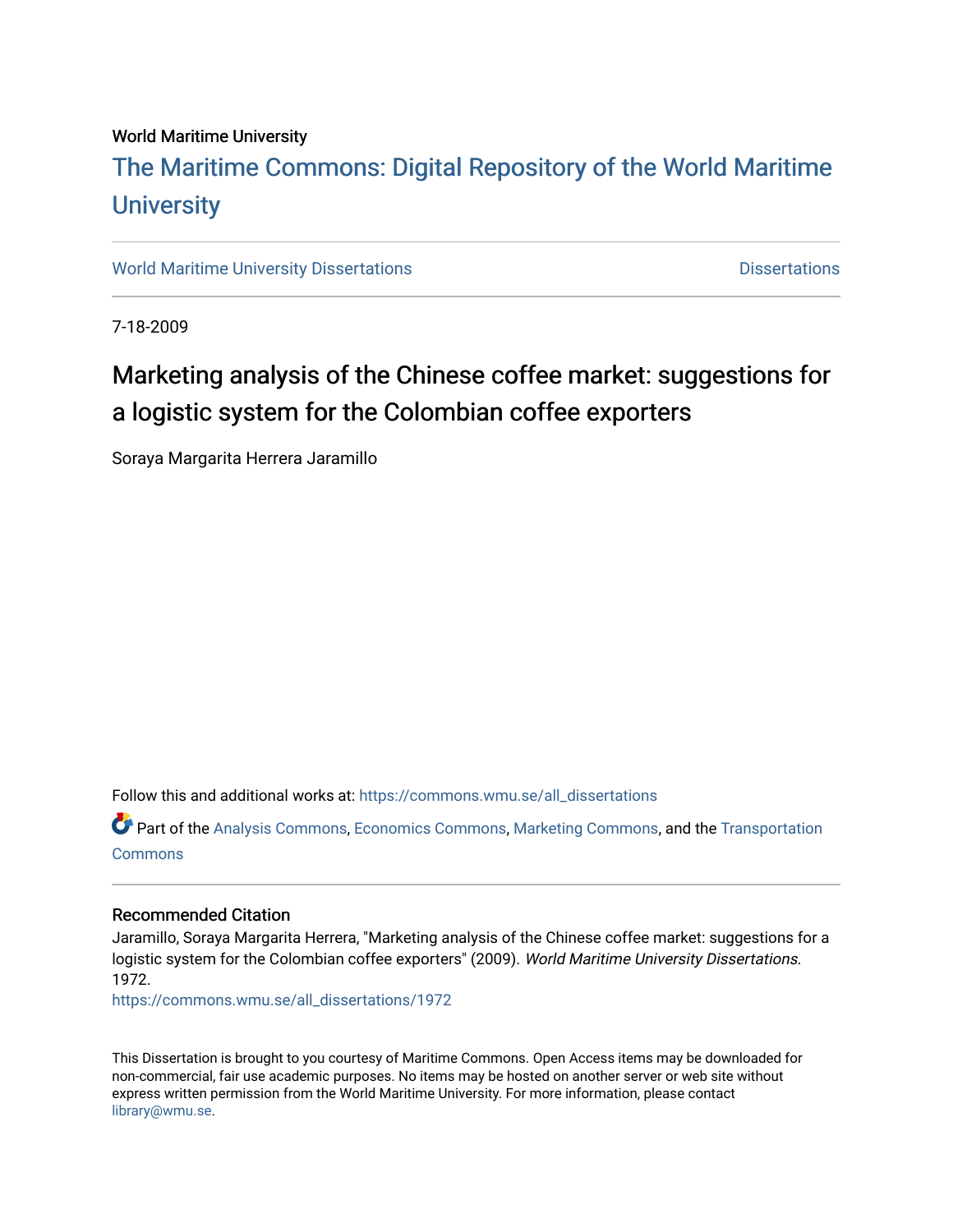

WORLD MARITIME UNIVERSITY

## Shanghai, China

# MARKETING ANALYSIS OF THE CHINESE COFFEE MARKET

Suggestions for a logistic system for the Colombian coffee exporters

> By SORAYA JARAMILLO Colombia

A research paper submitted to the World Maritime University in partial Fulfillment of the requirements for the award of the degree of

## MASTER OF SCIENCE

## INTERNATIONAL TRANSPORT AND LOGISTICS

2009 June 10

Copyright Soraya Jaramillo SS0911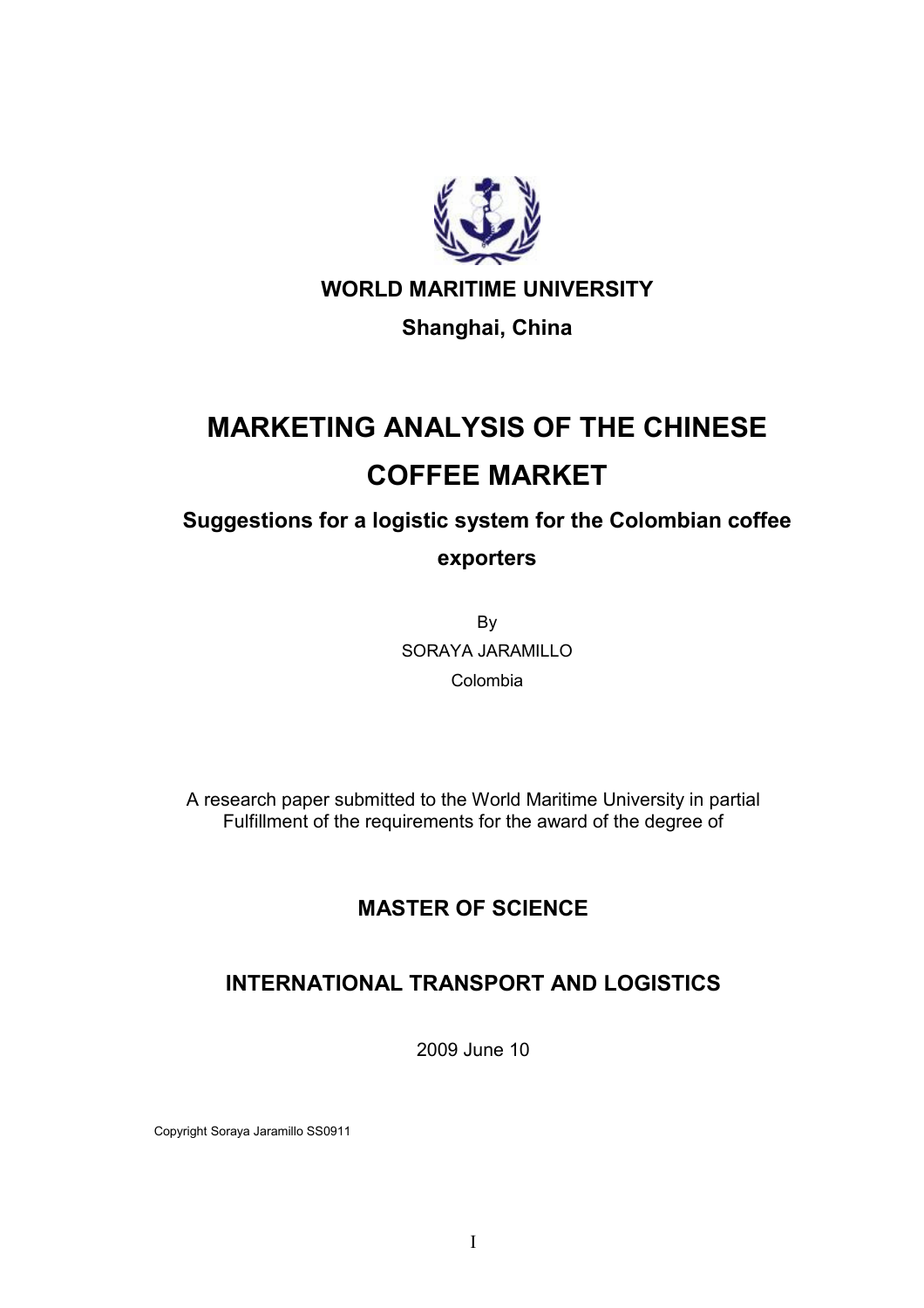#### DECLARATION

I certify that all the material in this research paper that is not my own work has been identified, and that no material is included for which a degree has previously been conferred on me.

The contents of this research paper reflect my own personal views, and are not necessarily endorsed by the University.

(Signature): ..........................................

Soraya Jaramillo

(Date): ..........................................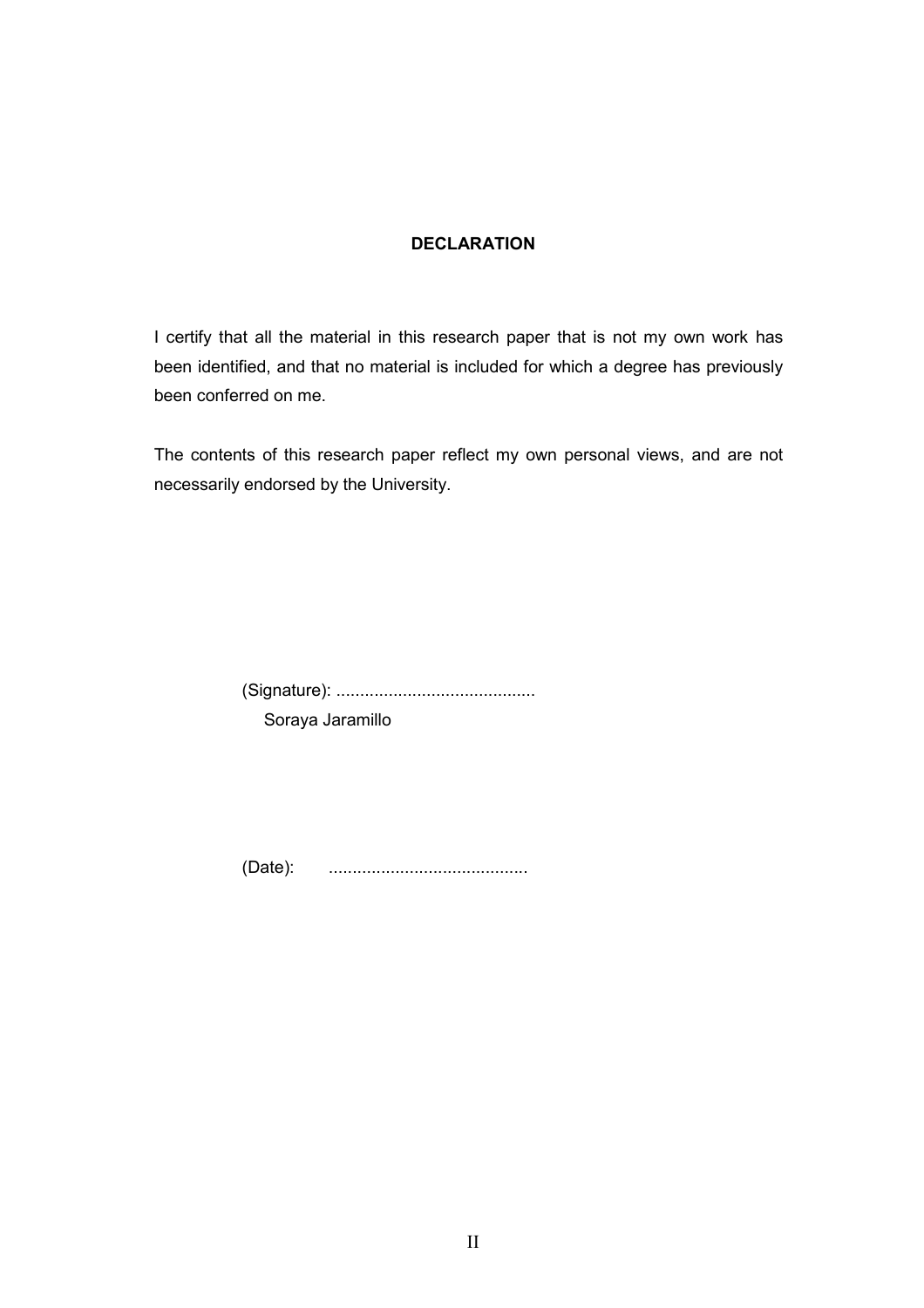#### ACKNOWLEDGEMENT

In the first place I will like to say thank you to my lovely and beloved parents Jaime and Maleli, for making come true my dream to come to study in China, for their every day support and above all for the strong relation that we build that make me forget I was so far from home.

To the WMU and SMU for giving me the opportunity to be part of your students. I'm profoundly grateful because more than classmates I been able to build a friendship with what in the future will be my colleges.

I owe my deepest appreciation to Ms. Zhou, Ms Huang and Ms Hu, for all their support in times when I really need it and as a result I consider you truly friends. I also express my sincere gratitude to Professor Ma for giving our program the importance it deserves.

I will like to express my thankfulness to people within important organizations that make the research for serious and important information possible: Mr. Mr Olivier Marty, Market Analysis and Research Section of the International Trade Center; Mrs. Lallie Leighton, Public Affairs Specialist/Webmaster, of the FAS of the U.S. Department of Agriculture Foreign Agricultural Service; Mr. Maple Euromonitor International (Shanghai); Mrs. Helen Dooley, Library/Research Assistant of the International Coffee Organization.

And last but not least, I will like to say thank you to my assessor Professor Xu for what I consider the most interesting - breathtaking lesson: marketing management. Also, I'm profoundly grateful that you guide me through the path of the present dissertation and help me to combine three of my passions in life: the Colombian coffee, Marketing Management and Logistics. With out your knowledge and experience the present dissertation will never have been completed.

To my readers if you ever have the chance to come to Shanghai I'm sure you will be overwhelmed by its beauty as much as it did to me.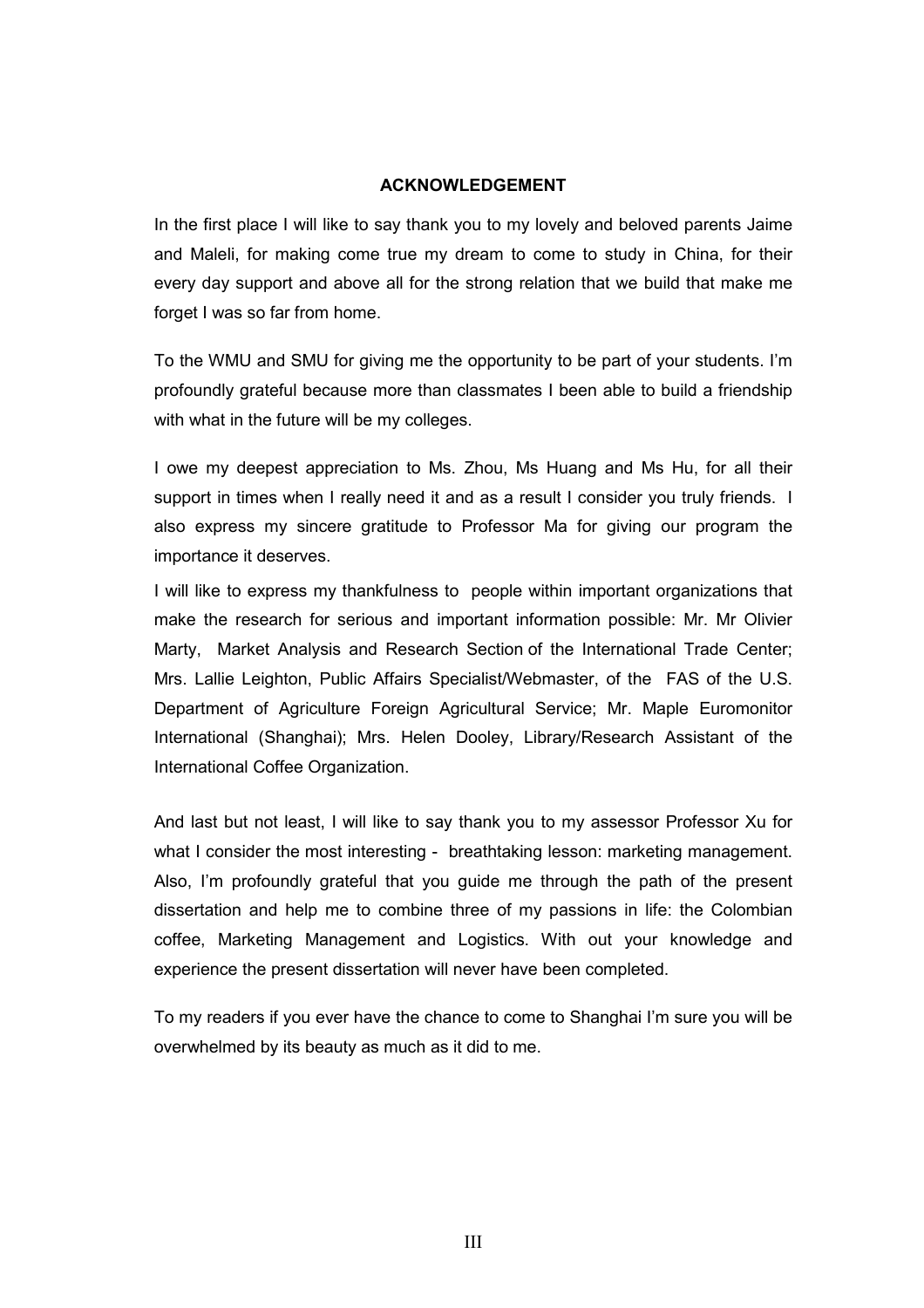#### ABSTRACT

Title of Research paper: Marketing analysis of the Chinese coffee market Suggestions for a logistic system for the Colombian coffee exporters

Degree: MSc

The present dissertation is a marketing study of the coffee in china and which main purpose is to preset suggestions for the construction of the logistic system for the Colombian coffee.

Marketing concepts such as the PEST, SWOT and the 4P and 4Cs are used to define the framework of the logistic system. Marketing is a useful tool for logistics because it's what gives the information about the market. As the Colombian coffee exporters know in which city coffee is consume is easier for them to plan where to build the warehouses as well as the distribution centres. The marketing information it's what helps to define the customers, the consumption capacity, the regions and even the convenience to the customers of the logistic system.

In order to generate the basis of the logistic system, the characteristics of the Chinese coffee market in china, the consumption as well as the demand and supply are examined in deep detail. Focusing the attention on the competitors for the Colombian coffee exporters and how they represent a challenge to the logistic system in terms of lower transportation prices and reliability.

The concluding chapters of the present dissertation are a guideline on how to build a logistic system for the Colombian coffee in china. As coffee is the second most traded commodity in the world and China is one of the faster growing economies in the world today, there is no doubt that this dissertation is a valuable piece of work.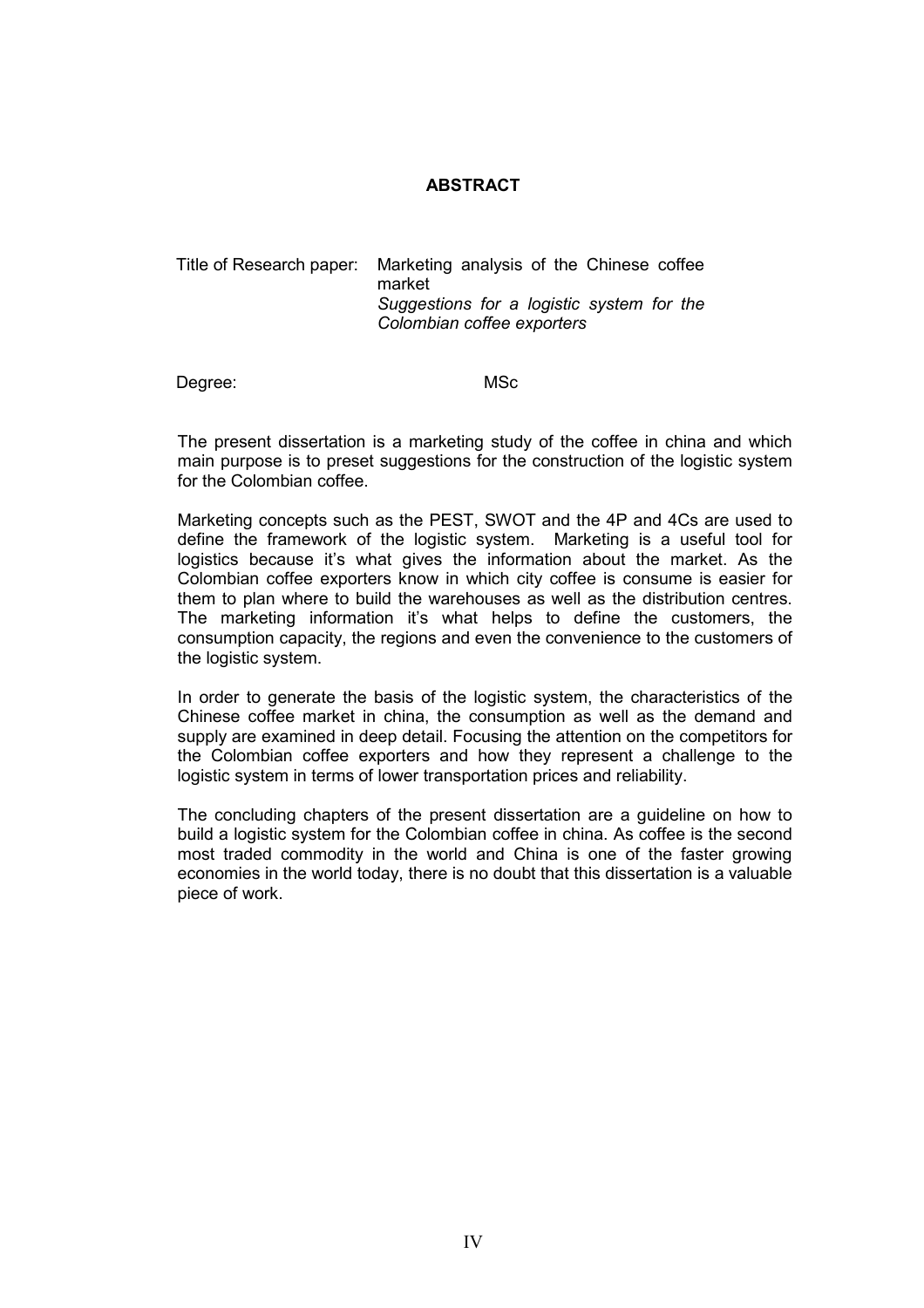#### TABLE OF CONTENTS

| $\cdot$ ii                                                                                                    |     |
|---------------------------------------------------------------------------------------------------------------|-----|
|                                                                                                               | iii |
|                                                                                                               | iv  |
| . vii                                                                                                         |     |
| List of tables <b>with the contract of the contract of tables contract to the contract of tables</b><br>.viii |     |
|                                                                                                               |     |
|                                                                                                               |     |
|                                                                                                               |     |
| 1.3 Reasons why this topic worth to be studied in a logistic field                                            |     |
| 1.4 Limitations for the development of the present dissertation3                                              |     |
|                                                                                                               |     |
|                                                                                                               |     |
|                                                                                                               |     |
|                                                                                                               |     |
|                                                                                                               |     |
|                                                                                                               |     |
|                                                                                                               |     |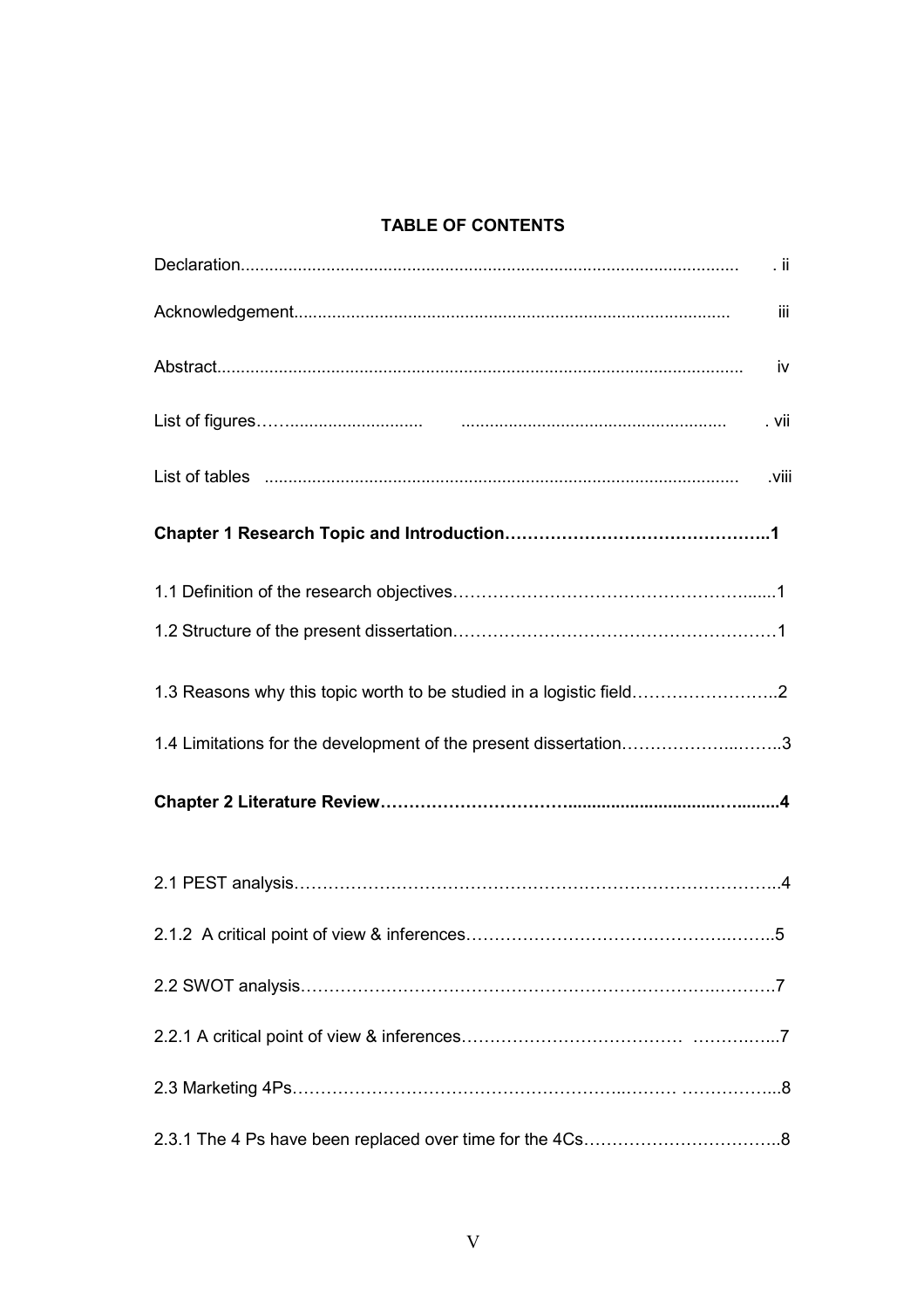|--|--|--|--|

Chapter 6 Conclusions, recommendations and upcoming challenges................24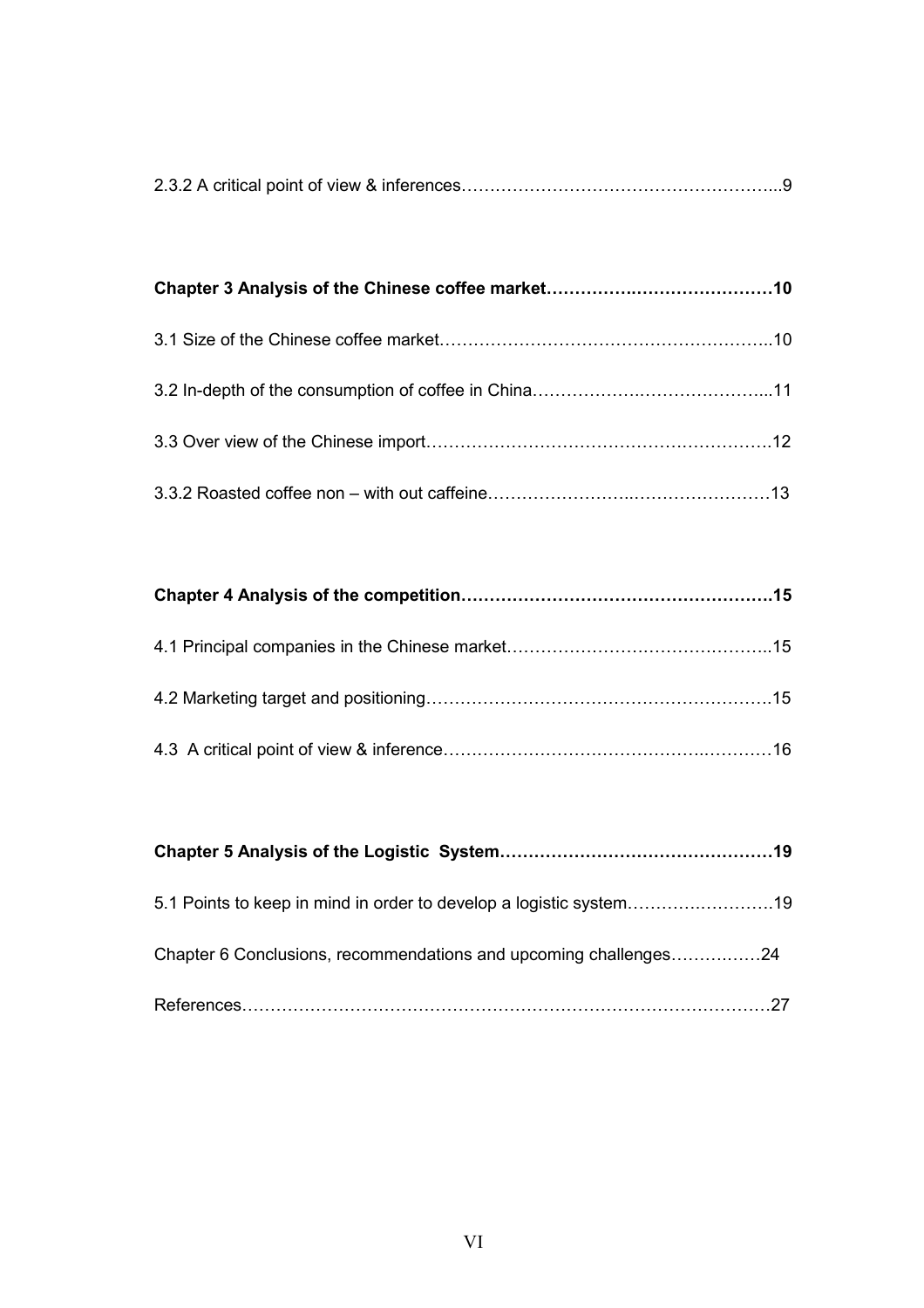## LIST OF FIGURES

| Figure 1 | <b>PEST Analysis</b>                               |
|----------|----------------------------------------------------|
| Figure 2 | <b>SWOT Analysis</b>                               |
| Figure 2 | <b>Bulk Cargo</b>                                  |
| Figure 3 | How to cover the container with paper              |
| Figure 4 | How to place the coffee bags inside the containers |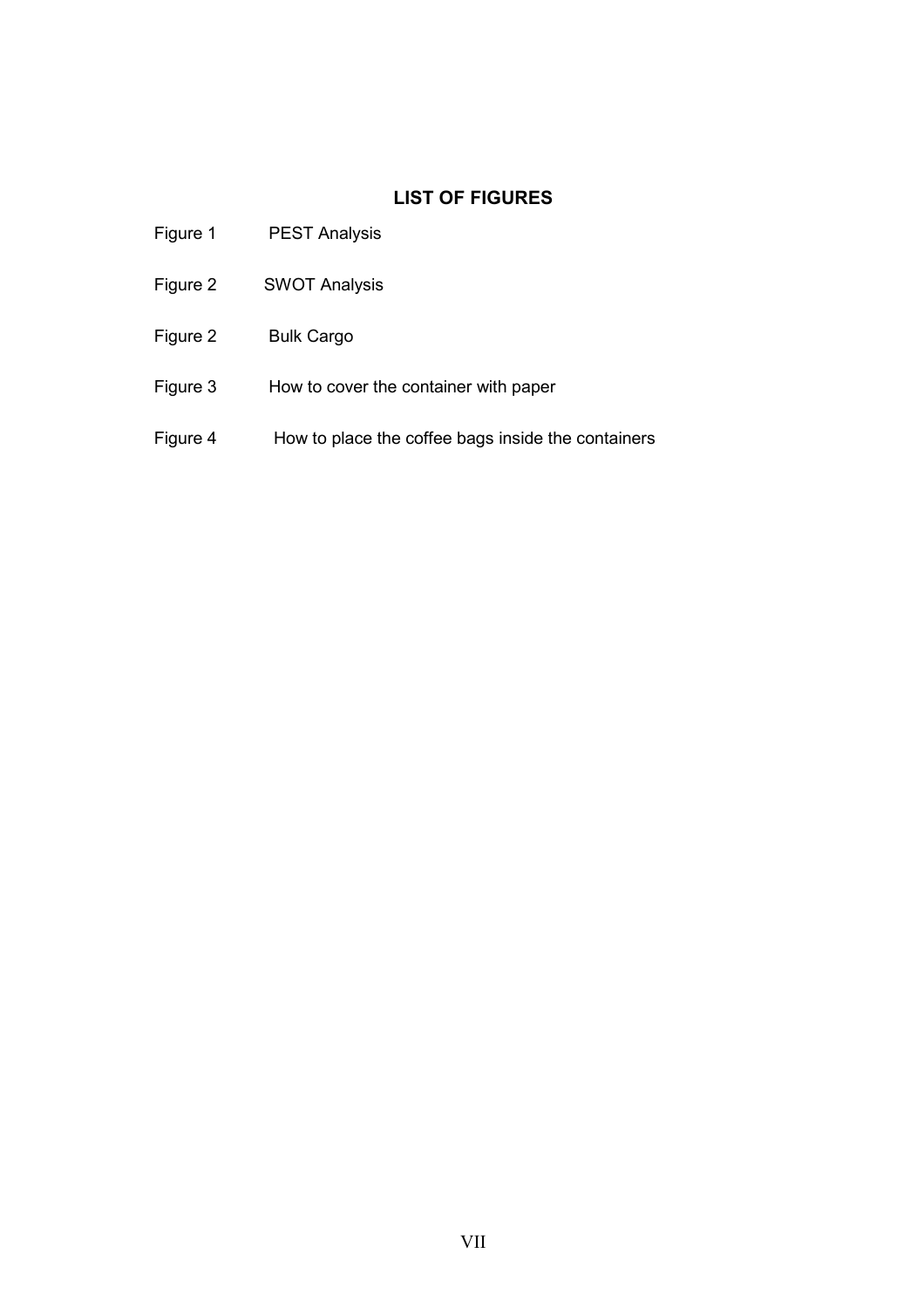### LIST OF TABLES

| Table 1 | Coffee consumption per capita (2007)                                               |
|---------|------------------------------------------------------------------------------------|
| Table 2 | China import of coffee by tones in year 2007                                       |
| Table 3 | Countries from which china bought non roasted coffee in 2007 in<br>tons percentage |
| Table 4 | The top 5 most important coffee companies in the Chinese market:                   |
| Table 5 | How to distribute the costs between sellers and buyers                             |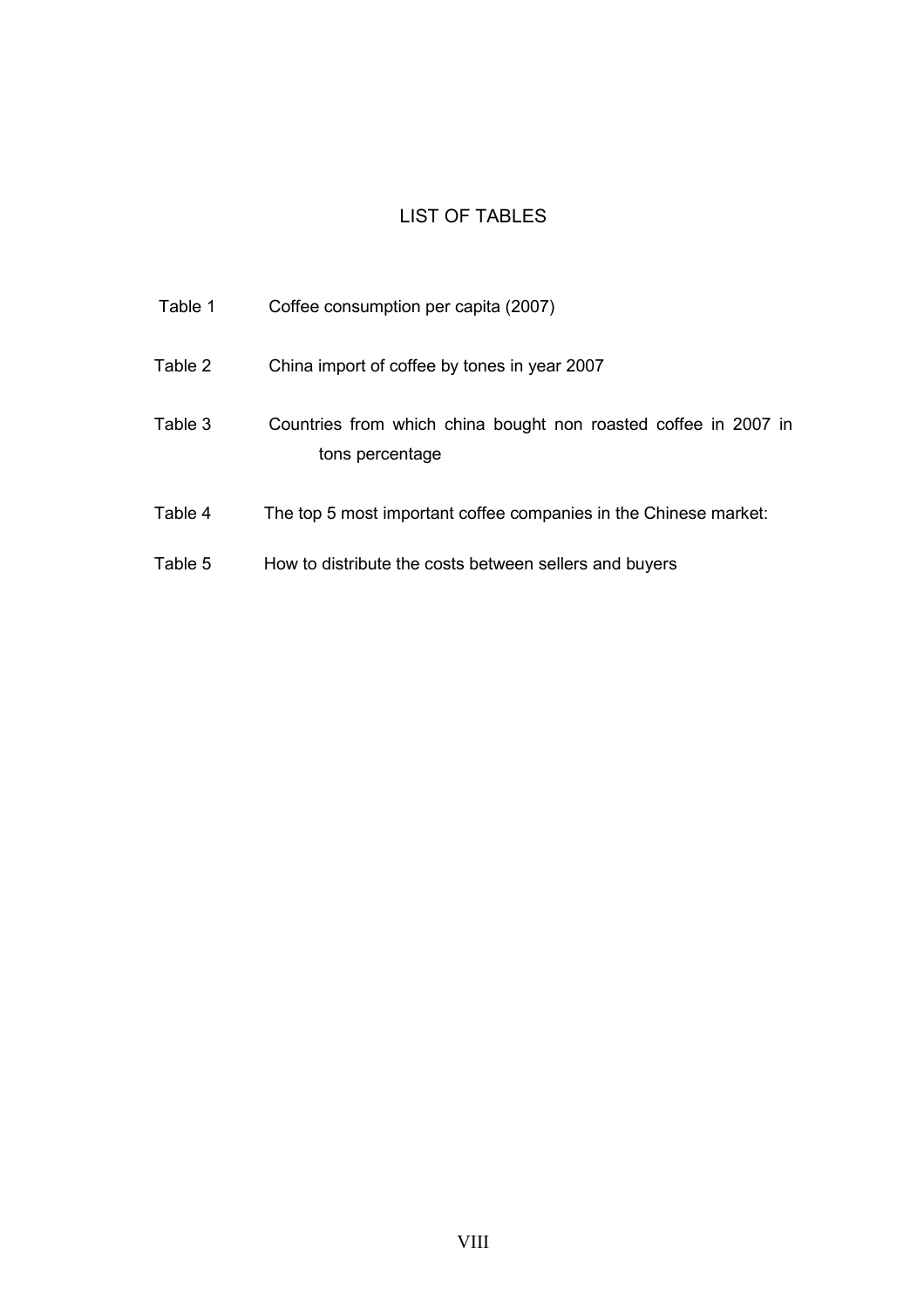#### Chapter 1. Research Topic and Introduction

The vibrant expansion of China that is projected to continue in the years to come is the main reason to focus the present dissertation into the Chinese market.

 Under this positive circumstance is worth the effort to develop a research topic on the opportunities for the Colombian coffee beans to be sold in the Chinese coffee market.

In the world we live in, the international trade is seen as a way to expand the market beyond national boundaries. This is the case for the Colombian coffee beans exporters who are looking forward to make some profit form the expanded market beyond Colombia.

Is this International market what creates today's interconnectivity and interdependencies that gives the logistic a crucial role in today's business success.

#### 1.1 Definition of the research objectives

First, objective of the present dissertation is to identify the opportunities for the Colombian coffee beans to be sold in the Chinese coffee market. Second, determine if exporting coffee to China is a viable and profitable business. Third, provide recommendation on how to build a logistic system for the Colombian coffee beans exported from Colombia to China. Fourth, determine the limitations in the literature regarding this topic.

1.2 Structure of the present dissertation

 In order to achieve the objective is necessary to develop the topic into chapters.

Chapter 1 Includes the introduction to the research topics as well as the research objectives.

Chapter 2 Studies in depth of the consumption of coffee in china in order to support the idea that exporting coffee beans from Colombia to China is a viable business. Also includes the literature review form a marketing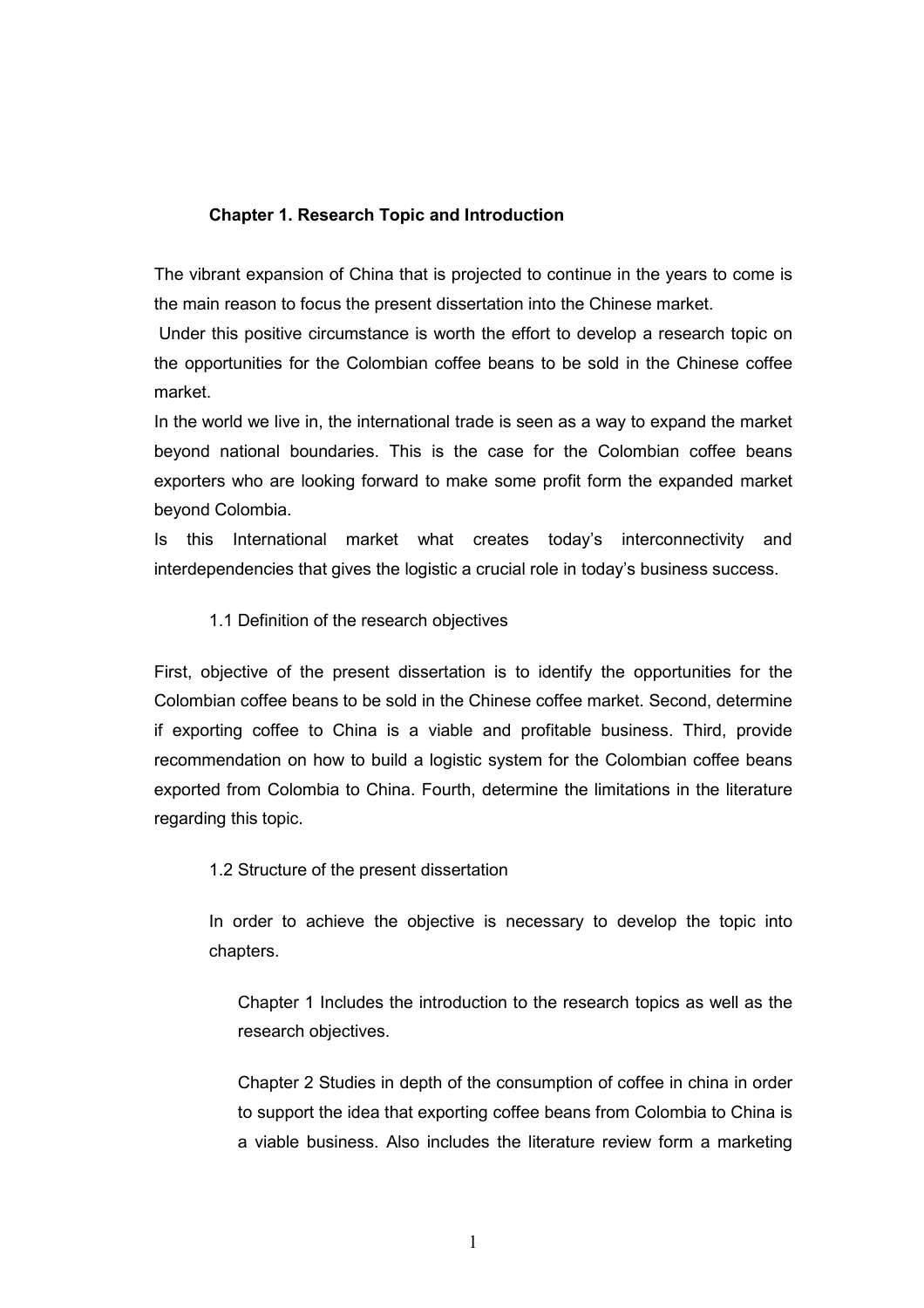point of view and height light some important concepts such as the PEST and SWOT analysis and the 4 PS and 4Cs.

Chapter 3 Analyses the principal players in the Chinese coffee market and how they represent a big competition for the Colombian coffee bean exporters.

Chapter 4 Analyses the logistic system that best fit the Colombian coffee beans exporter should use to get to its product delivered to china. Concepts such as export routing, mode to be chosen as well as the carrier selection will be developed.

The present dissertation will develop this challenging topic for all the Colombian coffee exporters. And hopefully in the future contribute to the logistic field, as a guideline to follow in the coffee logistic market.

1.3 Reasons why this topic worth to be studied in a logistic field

One of the reasons why this topic is important is because the Colombian coffee bean exporters as well as importers most confront the challenge of designing appropriate logistics systems capable of handling the increasing demand and the global consumption.

Other reason why is important to analyze the opportunities of the Colombian coffee bean exporters in the Chinese market is to create the right strategies to penetrate a market than in words of International Coffee Organization China is a big player in this field, is an emerging economy and has a big power of buying by its citizens.

Regarding the contribution and importance of this topic to the Colombian coffee market, this kind of studies are very valuable for the Colombian coffee beans growers to learn from.

The Colombian coffee exporters can improve its revenues as well as its position in the producers ranking of the world.

As a result a better logistic system in China can help to upgrade Colombian coffee sales and revenues.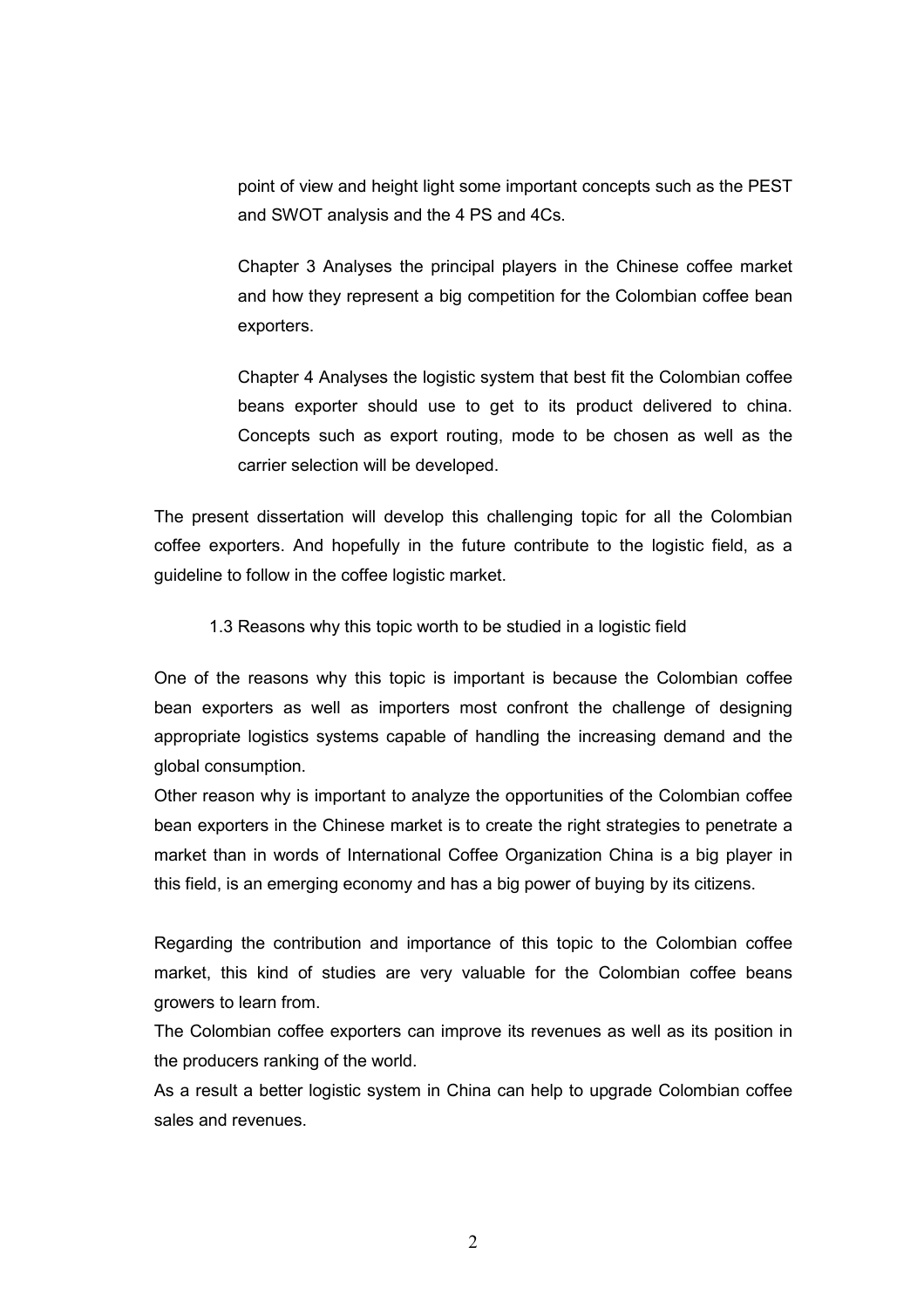#### 1.4 Limitations for the development of the present dissertation

For many years now, many studies, research and papers had being discussing and analyzing the topic of the Colombian coffee. But there is an empty space or a gap in the literature regarding the trade of the Colombian coffee beans in the Chinese market.

Only few relevant organizations, for example the International Coffee Organization and Euromonitor have updated data regarding this topic of the international trade. Reason why a big limitation of the present dissertation is the use of recent year's information.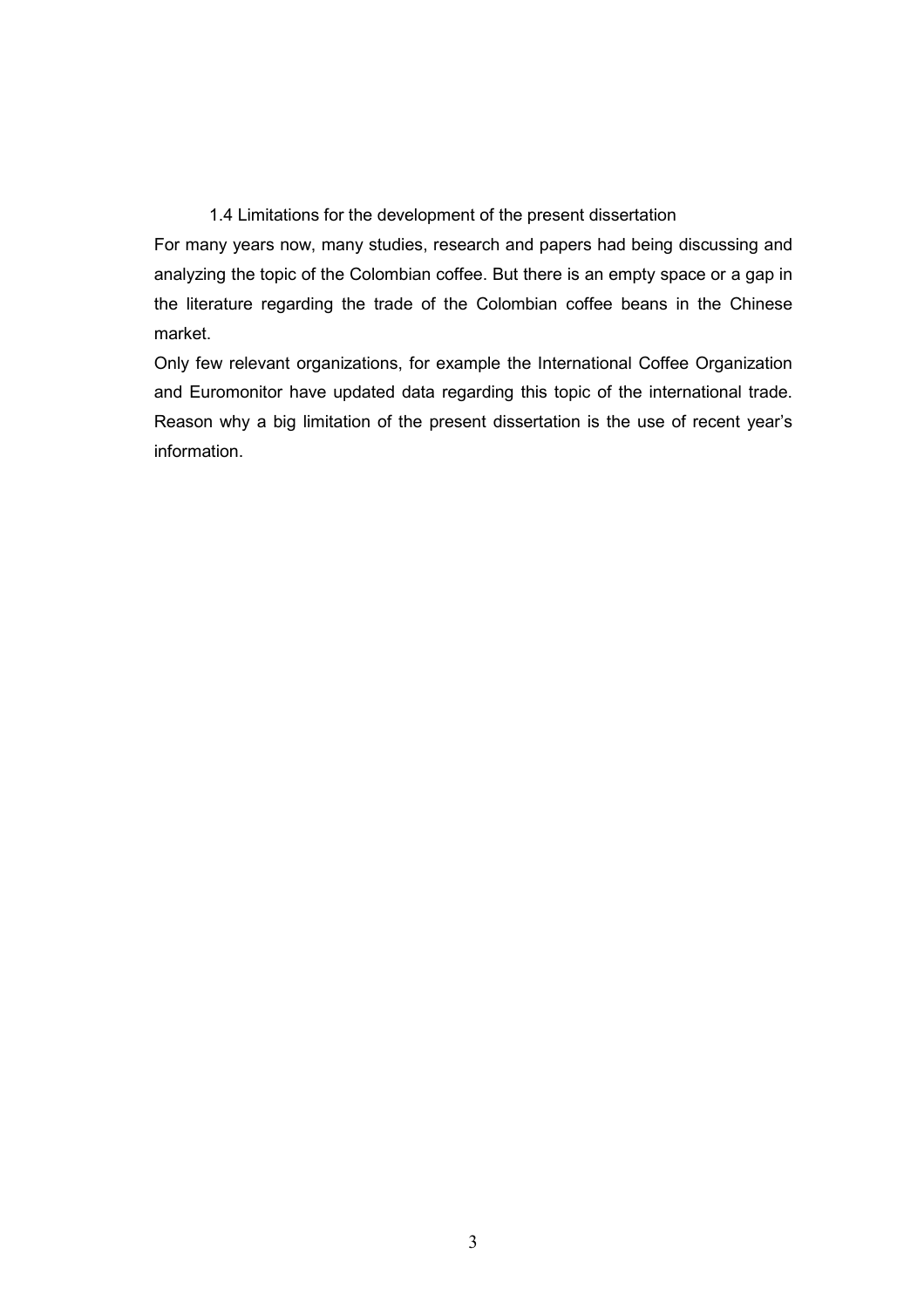#### Chapter 2 Literature Review

A critical point of view regarding the literature available about the present topic, is that few of literature deeply develops and give advice on the logistic field on how to export coffee beans form Colombia to China. The present dissertation pretends to overcome this limitation.

The present dissertation will use the marketing analysis as a framework to help design the right logistic system for the Colombian coffee in China. In order to do so is necessary to define the characteristics of a PEST analysis, a SWOT analysis, the marketing mix or 4P's as well as the 4 C's.

#### 2.1 PEST analysis

As it will be shown along the dissertation is a most for any company, in this case the Colombian coffee exporters to study its environment before beginning the marketing process as well as the logistic development. In order to do so, the literature provides the guideline of the PEST analysis.



Figure 1 - PEST Source: marketingteacher.com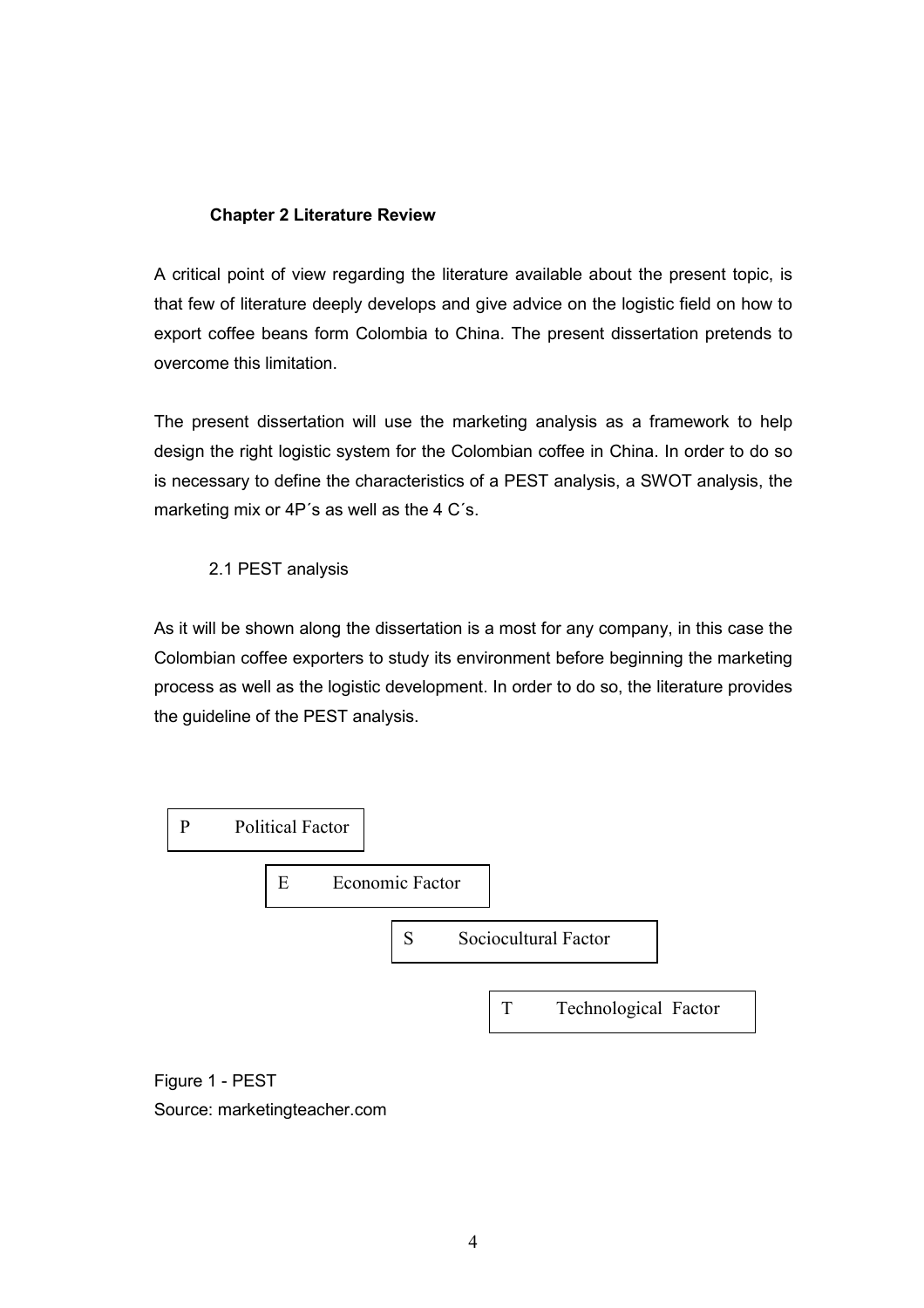Political factors: analyze the influence the Chinese government has over the trade of coffee (tariff or quotas) as well as in the development of a logistic system.

Economic factor: analyze the Chinese market economy upon the commodity is been trade, in this case coffee.

Socio cultural factors: is important to pay attention how the Chinese culture will influence the business of coffee in china, consumption, importing and distribution. A tip to the logistic system can be to see how something as ordinary as the language can influence the process even to see the attitude toward foreign products.

Technological factors: in the case of the design of the logistic system this may be one of the most important variables. As technology is vital for the competitive advantage in a global world. Some questions taken from the Marketing Teacher website will be quoted to in order to highlight the importance of this topic. "Does technology allow for products and services to be made more cheaply and to a better standard of quality?. How is distribution changed by new technologies? Does technology offer companies a new way to communicate with consumers e.g. banners, Customer Relationship Management (CRM)".

#### 2.2.1 A critical point of view & inferences

**P Political Factor:** 

In order to export coffee to China the exporter most pay tax and the description of the product must be in Chinese.

E Economic Factor:

The Chinese economy has expanded 6.1 percent in the first quarter of the present year 2009 and the GDP Gross Domestic Product reached 6.5745 Renminbi. Important to mention is that especially now a days China has started to implement economic stimulus plans to counter the impact of the global crisis by more than 4 trillion Renminbi.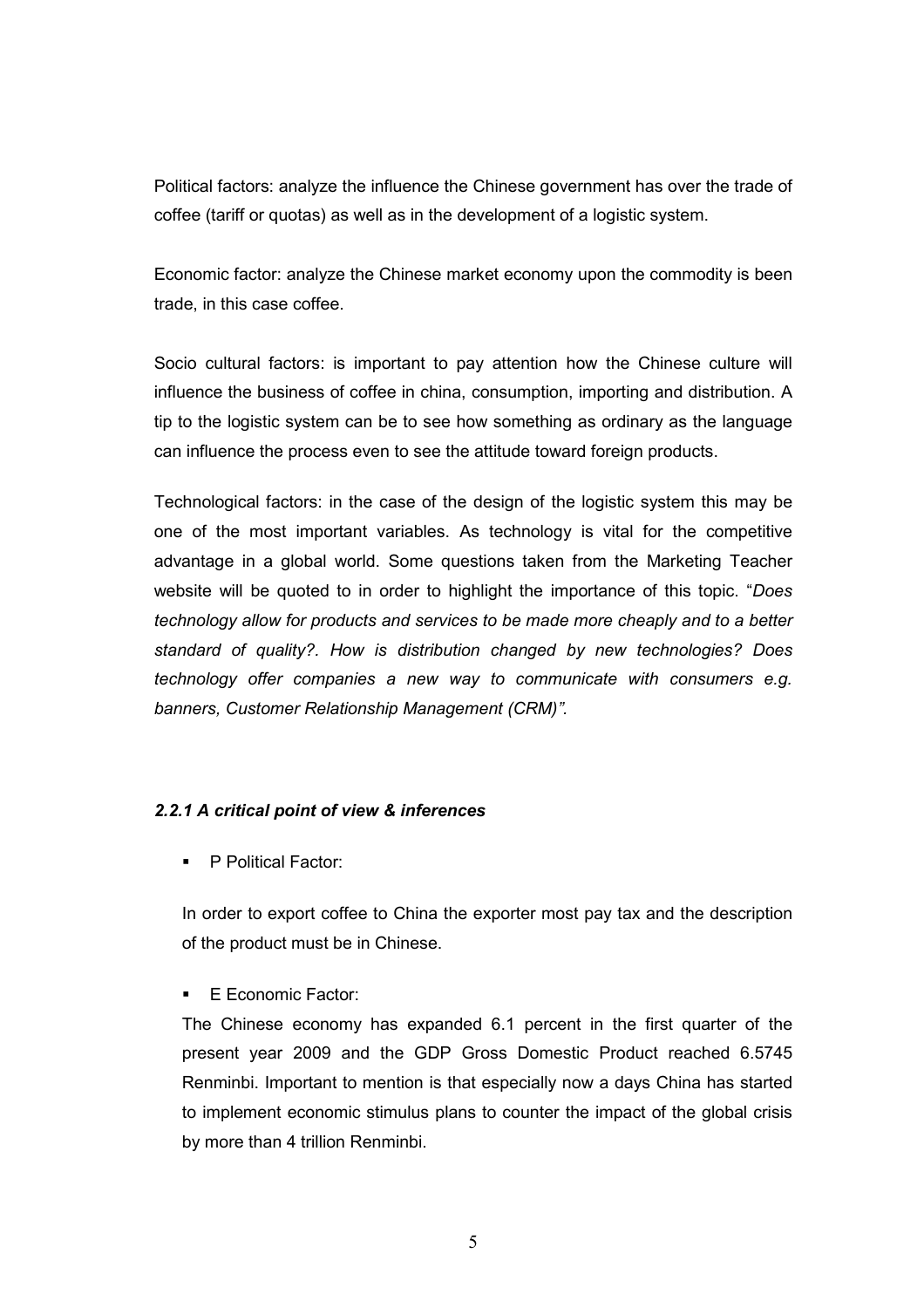Significant is to highlight that in the Chinese market the coffee demand between 2007 and 2008 rose 35%. This number is the result of the campaign of multinationals companies like Starbucks, local coffee shops and restaurants which have make popular the coffee consumption among the Chinese consumers from 40.000 tons to 50.000 tons in 2006 alone.

The previous arguments support idea that the Chinese market is worth to be penetrated. And it can also be inferred that the rise in the number of tons determine the need to create a logistic chain to cope with the demand in the Chinese market.

The trade of coffee is a good business, as the second most traded commodity after petroleum.

S Socio cultural Factor

China has caught the attention of the eyes around the world, as Chinese consumers have a stronger spending power, are more liberal and trendy.

Is also a good time to export Colombian coffee beans to china because the Chinese young generations are more open and liberal to towards the western products. The previous argument suggests that Chinese new generation it can be attracted and enjoy drinking coffee.

But is important to highlight, that the product information must be translated into Chinese in order to be more accessible to the public.

 In china importers sacrifice quality over price or in other words Chinese consumer prefer price over taste .The reason why these happen is because the Chinese consumers like to add sugar and milk to the coffee. Which as a result diminish the natural taste of coffee and will be a challenge for the Colombian coffee exporters.

 T Technological Factor: the technology will define the impact of the logistic system of the Colombian coffee beans exported to China. If SAP ERP or CRM are use all of them require the use of the latest technology and for that reason a big amount of money to be invested. The key is to find which are the latest technologies and how they can contribute to a better logistic system.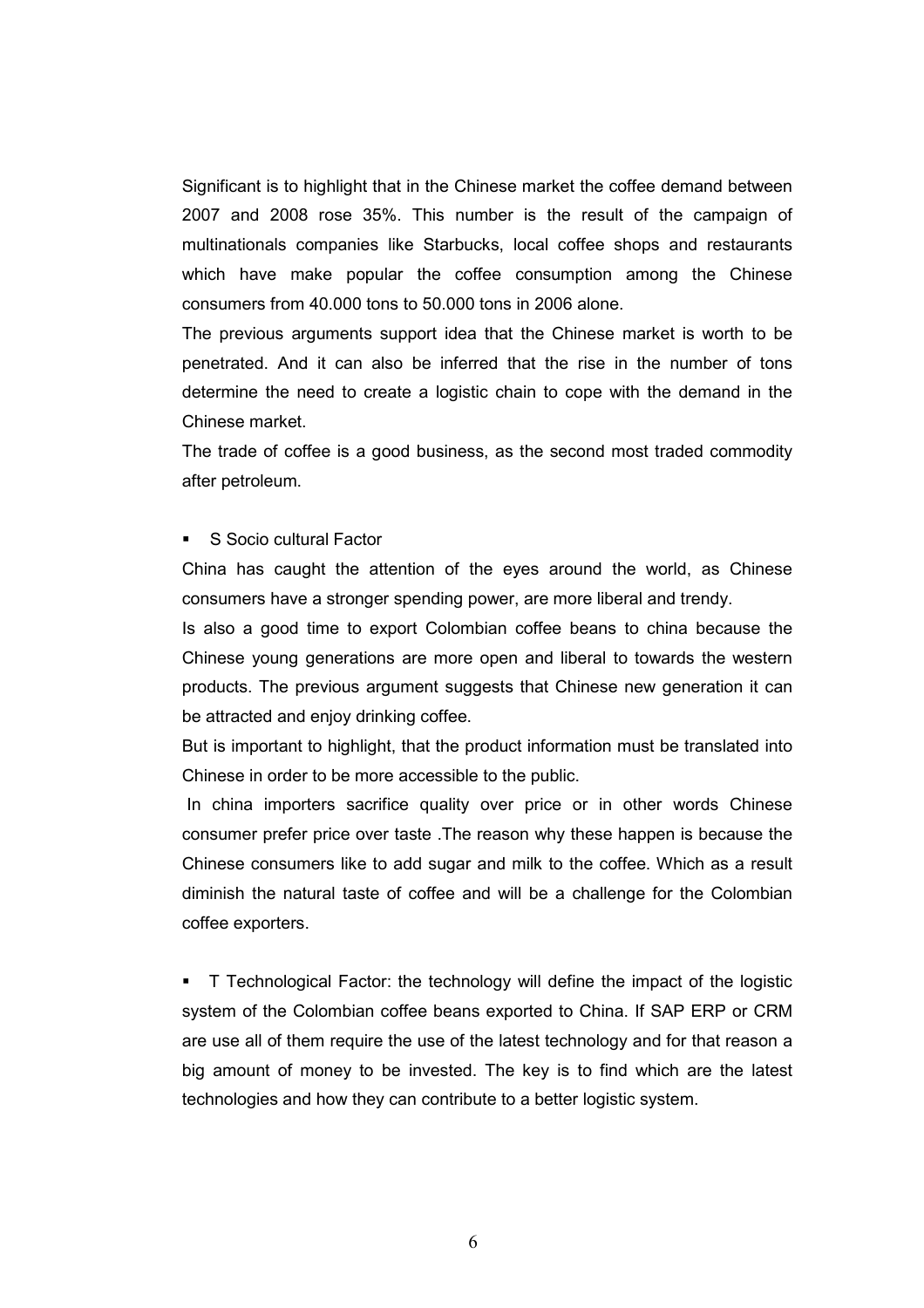#### 2.2 SWOT analysis



Figure 2 SWOT

Source: marketingteacher.com

The strength and weakness of a company are internal factors while the external factors are the opportunities and threats.

#### 2.2.1 A critical point of view & inferences

The Colombian coffee exporters have as strengths. First, their marketing expertise. Second, the quality of its process and procedures. Third, the "know how" and good reputation, due Colombian coffee beans are well known all over the world and people trust the quality. Fourth, a big number in revenues. Last year alone Colombia gain 2.000 million of dollars in revenues and lead its way to be the third coffee producer after Brazil and Vietnam.

But in contrast the weakness. First, geographical location of Colombia so far from Chinese market. Second, Colombia foresees a deficit in the production of coffee in the present year 2009.

Regarding the opportunities. First, in the last ten years world coffee consumption has ascended 128 million bags. Second, the demand of coffee is not to be significantly affected in time when the world experiences the worst financial crisis of the recent years.

As threats the Colombian coffee exporters compete with competitors in the transportations fees price as well as the channels of distribution. Colombia is very far form China the transportation of the coffee is more expensive that from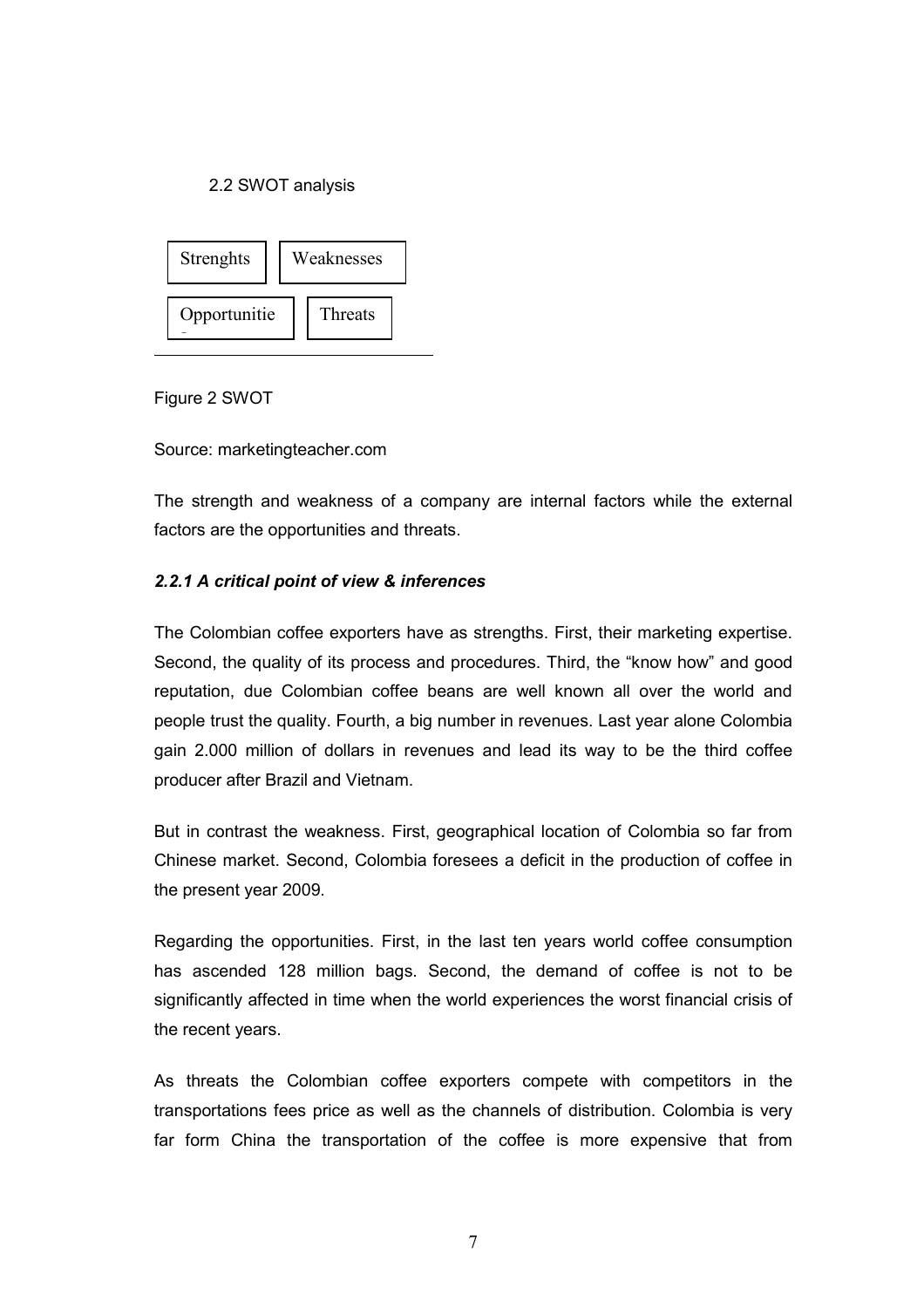competing countries, for example Vietnam. Vietnam represent a threat because of its close distance to china, the transportation fee of the cargo will be much less compared to the Colombian one.

2.3 Marketing 4Ps

Fortunately to the Colombian coffee exporters some variables can be controlled by them, those variables are product, price, place and promotion. The objective of the 4Ps is to center the decision the company makes into the customer and as the sale time create perceived value.

As far as the term "product" means all the product physical and services has to me taken careful consideration. In the case of the Colombian coffee beans, the brand name, quality, packaging and services most be carefully design.

The P corresponding to price decision is related to the retail price it will be given to the coffee as well as the payment discounts, and seasonal pricing. Particularly important for the design of the logistic system is the P of place or distribution decisions. How to get the product to the customer. Careful attention will paid to the quoted "distribution channels, market coverage, inventory management, warehousing, distribution centers, order processing and transportation" .Finally the P of promotion is the marketing communication of information of the product as it can be a pull of push strategy, sales or even public relations.

2.3.1 The 4 Ps have been replaced over time for the 4Cs.

Product to Client, Promotion to Communication, Price to Cost and Place to **Convenience** 

Product to Client: produced what is going to be sale is the key today, and the managers pay attention to the clients' needs and wants.

Promotion to Communication: which include the CRM Customer Relationship Management is the approach to get some feedback form the client and not just to

8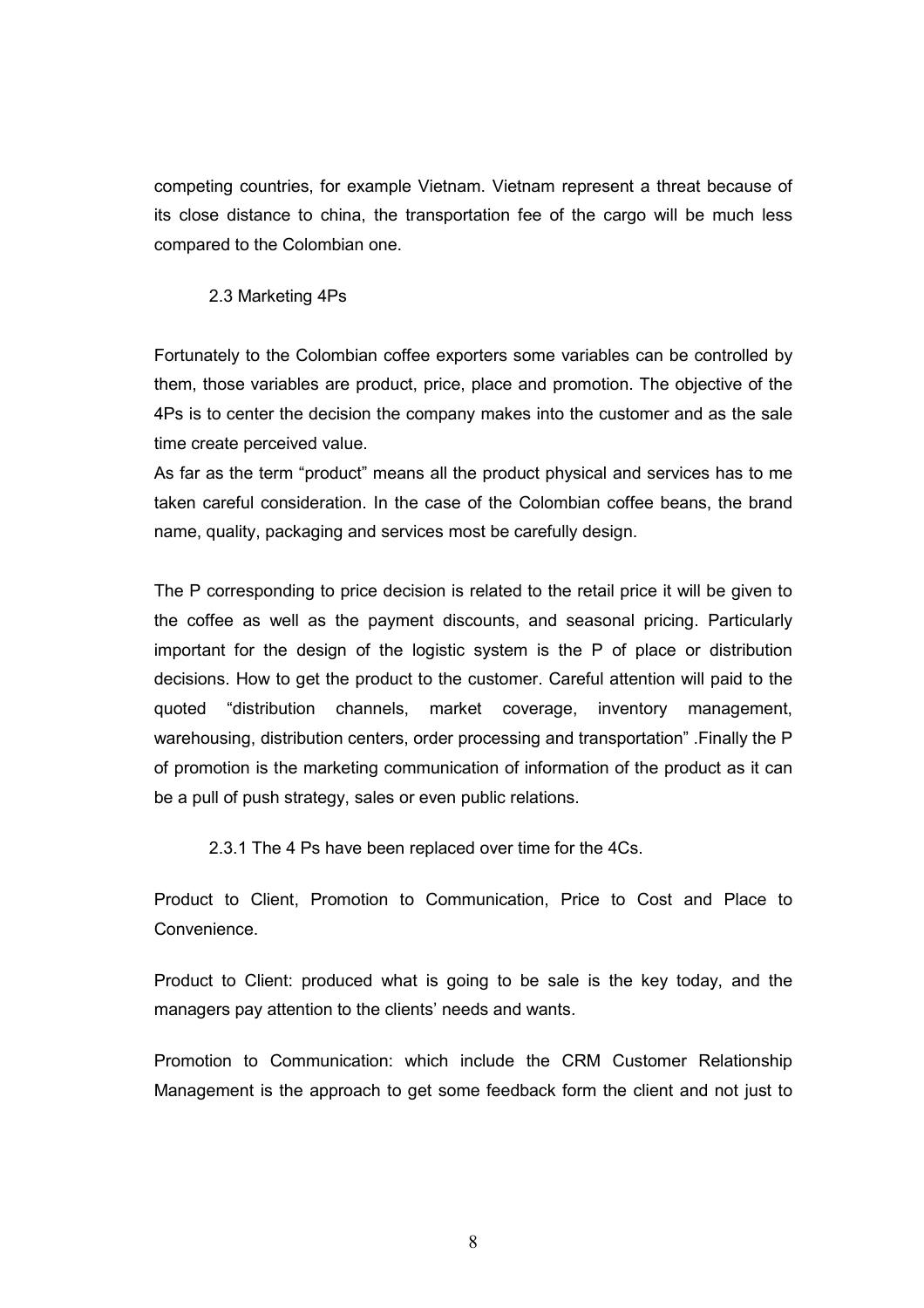give them lost of information without evaluation it impact on them. The emphasis is to do one to one approach to the customers.

 Price to Cost: goes beyond the price the customer pay for the product, here includes the time the customer invests, the psychological and emotional price.

 Finally, Place to Convenience is from the logistic point of view the most important. Convenience is defined as how to approach the customer, no matters were it is. Due to the telecommunication these days almost any one any were can access to internet thanks to the e –commerce and e – business.

#### 2.3.2 A critical point of view & inferences

Comunication: The main strategy of the Colombian coffee bean exporters is to communicate the desire to fulfill the large Chinese market demand for coffee.

As the uniqueness of the Colombian coffee bean is what gives to the production its high value.

Advertisement campaigns trough CRM customer relations management to show the uniqueness of the Colombian coffee beans, teaching the potential clients about the selection and efficient distribution channel there is to offer.

Some tactics to communicate the strategy are, personal selling, print advertisement and media advertisement to the target market in particular, vanguards information systems and a reliable web site. In detail in order to captivate the Chinese based companies that are interested in the Colombian coffee beans other tactic is to invite them to visit Colombia and se the coffee bean selection and the company facilities at the Colombian party expense.

Cost related. The Colombian coffee beans regarding the price are really competitive against the biggest competitors in the Asia market.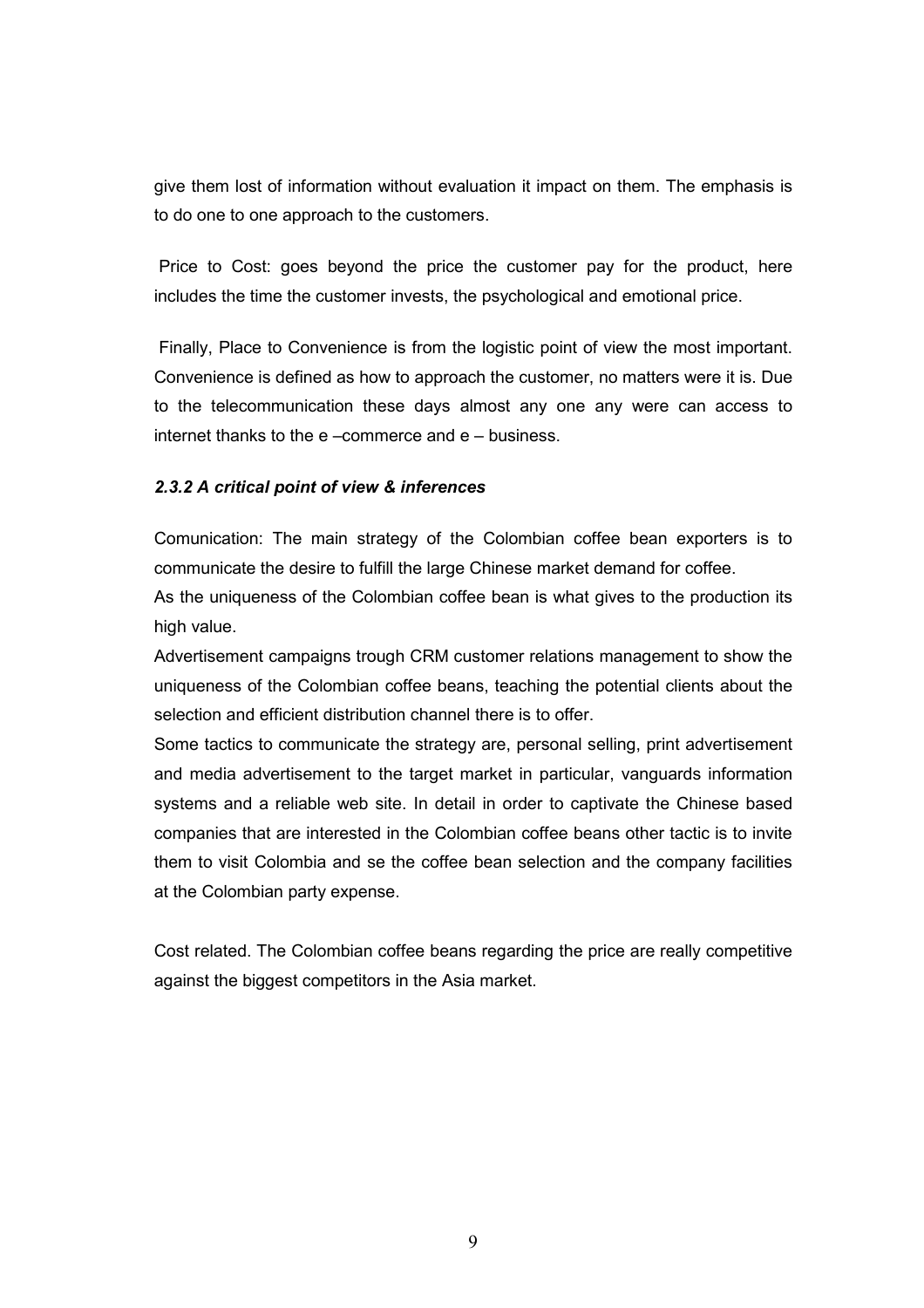Chapter 3 Analysis of the Chinese coffee market

#### 3.1 Size of the Chinese coffee market

In order to support the design and further develop of a logistic system for the Colombian coffee beans in China is necessary to study the Chinese coffee market as a starting point. The world wide known Euromonitor International has dedicate 30 years of its history to make intelligence on industries, countries and consumers. And is one of the reports it published on the year 2007 it define that the expenditure of coffee per capita in China was de 0.2 USD,

| Country              | USD per person |
|----------------------|----------------|
| China                | 0.2            |
|                      |                |
| Japan                | 36.0           |
| <b>United States</b> | 22.7           |
| Germany              | 44.4           |
| Finland              | 54.9           |

Table 1 - Coffee consumption per capita (2007)

Source: Euromotitor

One of the cities where the coffee consumption is highly popular in China is Shanghai, where the sales in year 2006 represent a 33% of the total Chinese market. And a city where the number of coffee shops and cafes grew by 13% in 2007 up to the point that traditional tea houses now offer coffee.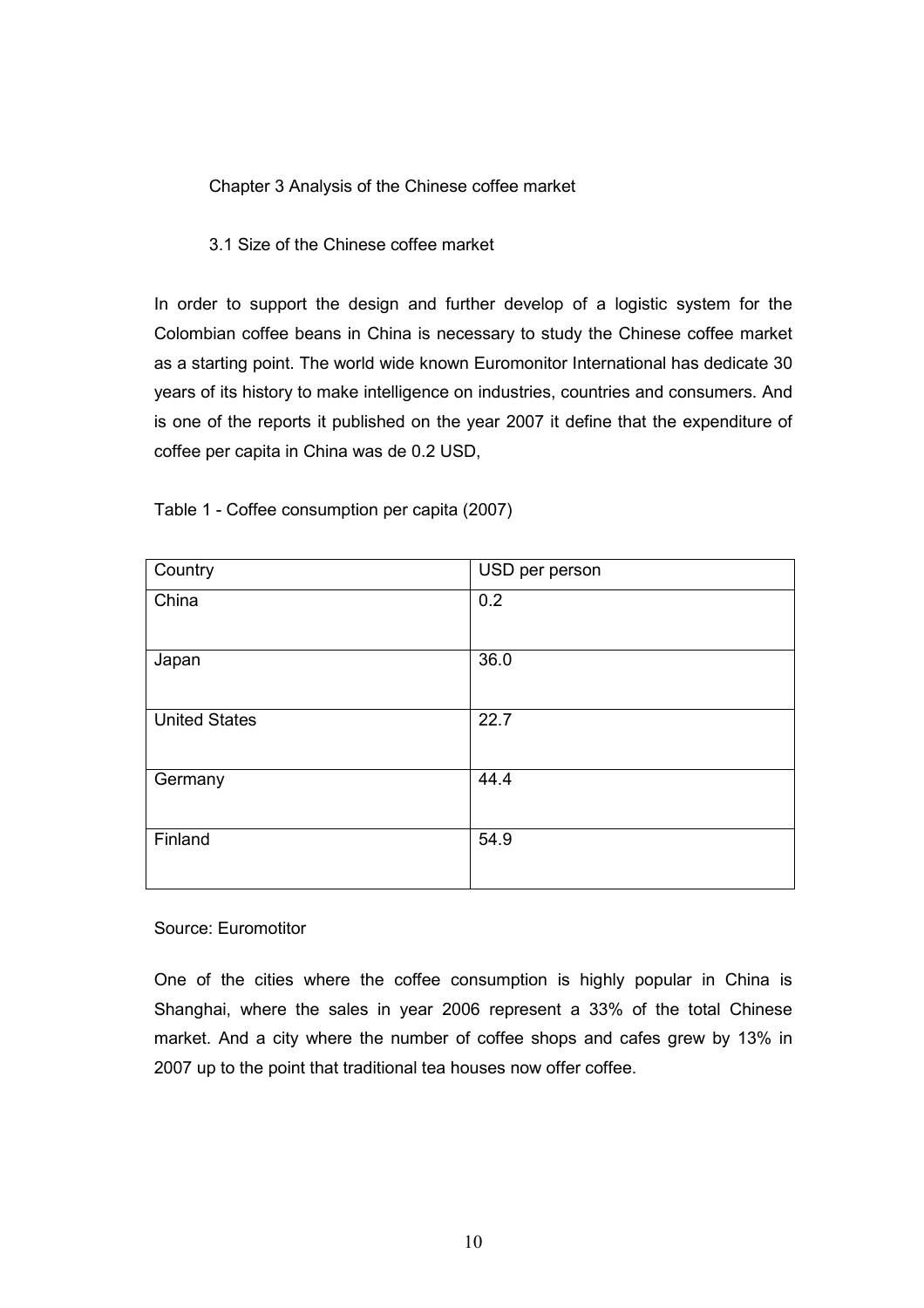The coffee market in China is estimated to be 200 million of people. Whose preferences in taste are the RTD of ready to drink coffee, the instant coffee and the 3 in 1 coffee. For all this demand the local production of coffee in china is not enough to satisfy the demand.

Reason why, only in year 2007 around 20.500 tones of coffee where imported to China. From that number most of the coffee it was none roasted and came basically from Vietnam, and Indonesia in Asia and Brazil in South America. The domestically production mentioned before is done principally in Dongguan and Guangzhou.

The regions in China where coffee is produced are: Yunnan, Hainan, Guangxi and Fujian in the southern part of China. Yunnan is the main producer followed by Hainan as far competitor.

As an inference, even thought as the coffee consumption in China is low compared to other countries coffee consumption per capita. The coffee consumption in China has registered a growth per year of 15% very much higher than the global growth. In words of the National Federation of Coffee Growers of Colombia, is not possible to think the Chinese market as a 1.300 million of consumers, but it can be seen as a 200 o 250 million of persons market. Numbers that are as big as the United Stated of American market, been one the biggest market in the world.

#### 3.2 In-depth of the consumption of coffee in China

Deep into the consumption of coffee in China, Nestles Nespresso and its annual revenue of USD\$ 1.7 billion position itself as the preferable coffee among Chinese. In this periods of actual global crisis at home made coffee is the trend. And as a result of the lack of traditional drinking of coffee traditional Chinese prefer 3 in 1 instant coffee, cappuccino and café latte.

The latest trend in the Chinese coffee market is the ready to drink coffee RTD. Which distribution is widely popular in Shanghai and Beijing. The RTD coffee is sold in these two major cities because is positioned as a premium beverage, targeted to busy people and it can be find in the bus tops and subway stations. Cold coffee is a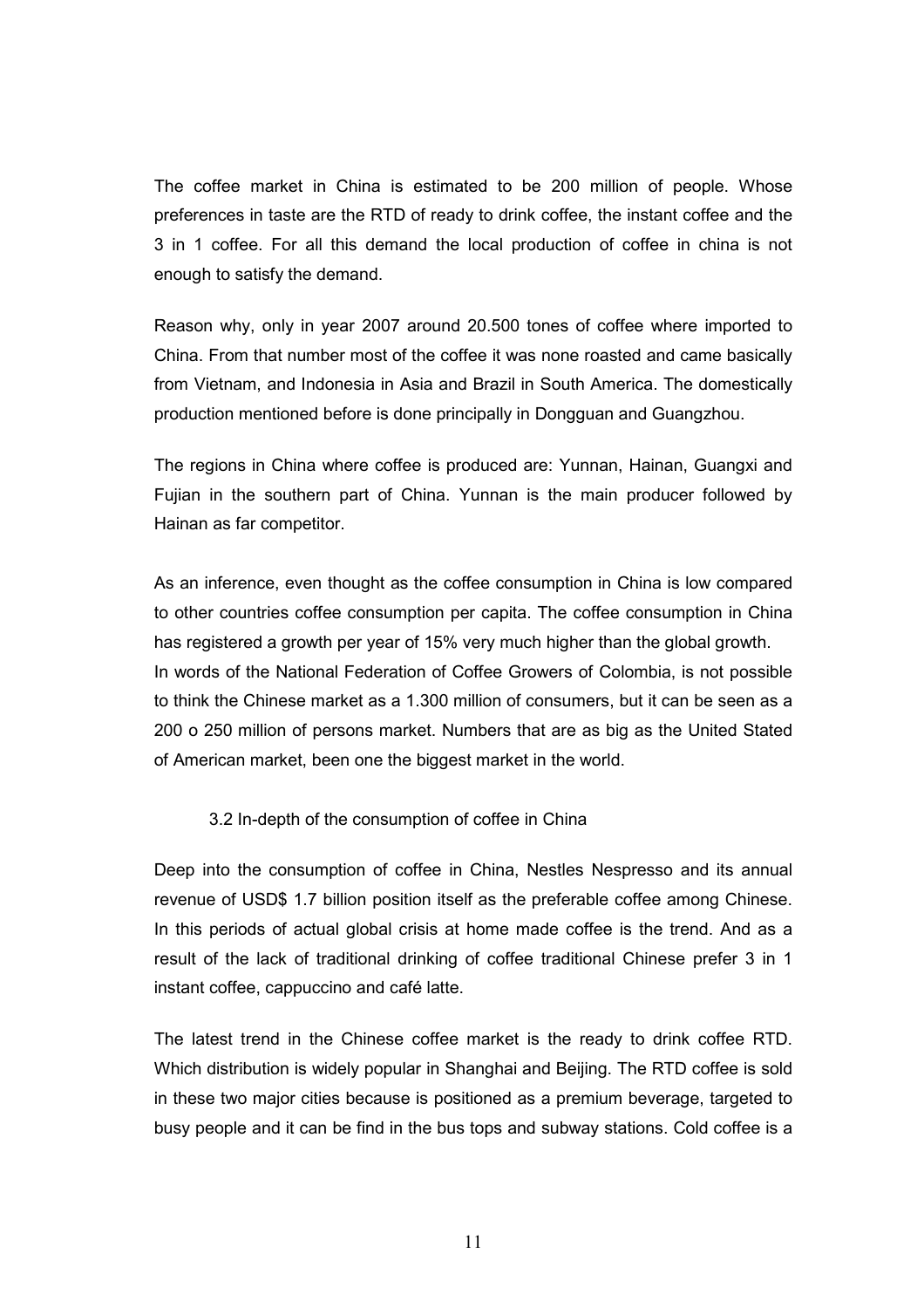growing market, Euromonitor data estimates that by the year 2011 around 38 million of coffee liters will be sold per year.

In depth in the consumption of coffee in China important is to mention that the price of a retailed cup of coffee still is expensive for most of the Chinese consumers. In big chains for example McDonadls and Starbucks a retail coffee cup is approximately 12 RMB per cup.

#### 3.3 Overview of the Chinese import

An over view of the Chinese import of coffee is important because it helps to delineate the challenges of the logistic system that this dissertation will present at the end of the study. In numbers the amount of coffee imported by to China is 10.000 bags or 1.2% of Colombian total export of coffee. As far as the World Trade Organization (WTO) studies stated the import of coffee was approximately 20.500 tones in the year 2007. That amount in USD represent 48.3 million.

#### Table 2 - China import of coffee by tones in year 2007

| Non roasted coffee | Roasted Coffee | Roasted coffee with out caffeine |  |
|--------------------|----------------|----------------------------------|--|
| 88%<br>8%          |                | 4%                               |  |
|                    |                |                                  |  |

Source: World Trade Organization

#### 3.3.1 Non roasted coffee

The World Trade Organization (WTO) explain in march last year, that in terms of evolution of the coffee type that Chinese importers buy, non roasted is taking the lead by 7.8% between the years 2003 and 2007. In tons this number is 17,600 and in millions USD\$30. Good news to the Colombian coffee exporters is that the price of the coffee has rise as much as the quantity demanded.

One of the challenges for the Colombian coffee exporters is that percentage of the non roasted coffee (88%) is bought from China neighbor countries, Vietnam and Indonesia. Due to its close distance, the imports form Vietnam and Indonesia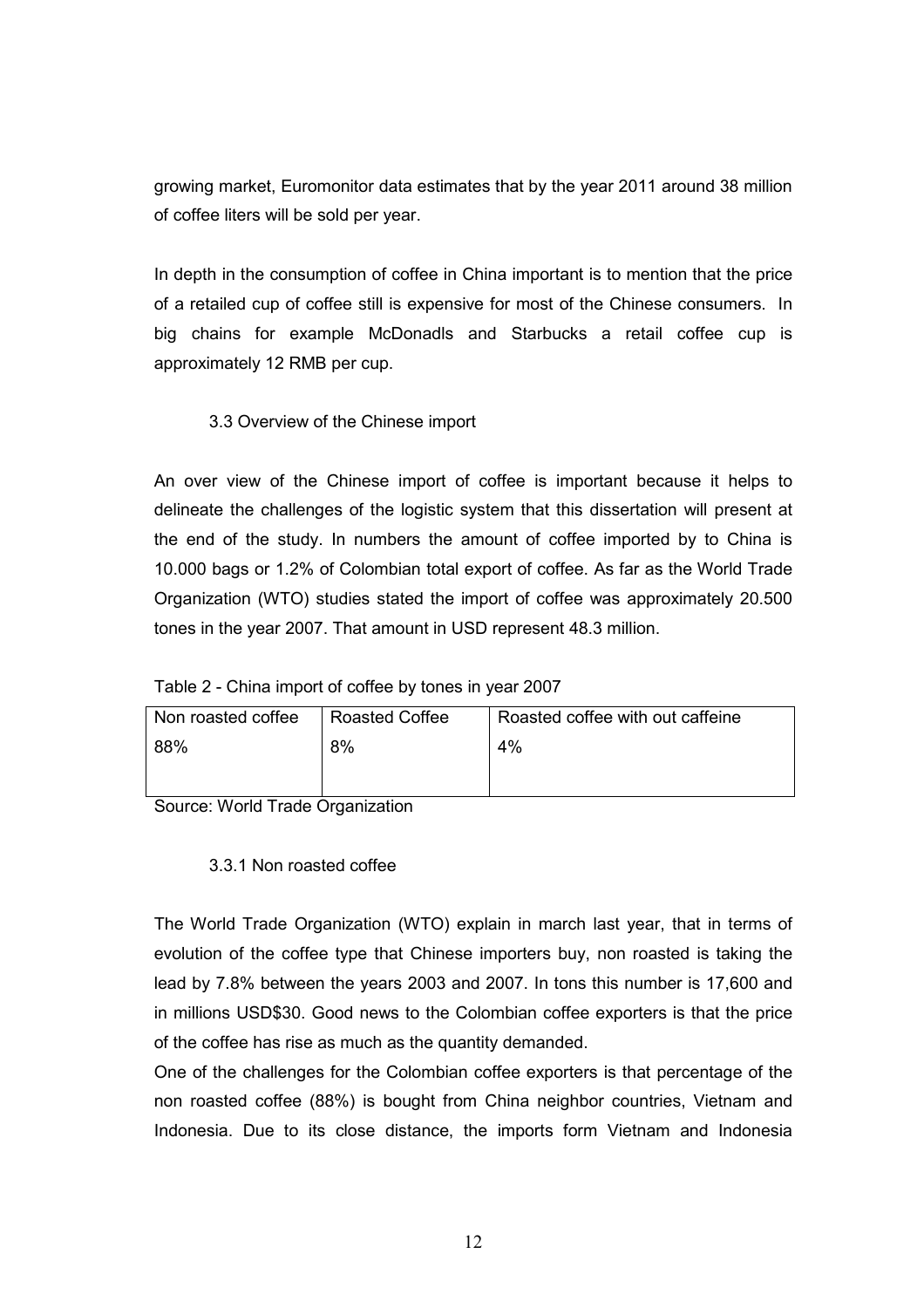represented the 93% of the tons imported in 2007. And 85% of the coffee was bought in Vietnam.

Table – 3 Countries from which china bought non roasted coffee in 2007 in tons percentage

| Vietnam | Uganda | Indonesia | <b>Brazil</b> | Colombia |
|---------|--------|-----------|---------------|----------|
| 85%     | $1\%$  | 8%        | 2%            | 3%       |

World Trade Organization

In South America, China buys coffee primarily from Colombia and Brazil. Competing with the Asian county of Vietnam. Vietnam experienced a growth in its sales by 50 percent between years 2005 and 2007. The imported tons of non roasted coffee come into China mainly thought Guangdong specifically the Huangpu district with the 85% of the imports.

 Followed by Shanghai by a small 8% of the imports of green coffee. In tons the Huangpu district received 1000 tons, Shanghai 988 tons and Tianjin 360 tons in the year 2007.

#### 3.3.2 Roasted coffee non – with out caffeine

Corresponding to the taste of the Chinese consumers 70% of the imports corresponds to coffee with caffeine while the 30% left correspond to non caffeine coffee. Very important to mention is that the import of coffee with caffeine has grown 1,000% in the last five years. During the years 2003 to 2007 approximately 800 tons where imported.

Relevant is to mention that the roasted coffee imported by China was done mainly form non producing countries, for example, The United Stated of America representing the 75% of the imports followed by Italy 6%, India 2% and Costa Rica 0.4%. The imported tons of non roasted coffee come into China mainly thought Shanghai, Guangzhou, Beijing and Tianjin. Through each one of them represented US dollar of 300.000 approximately.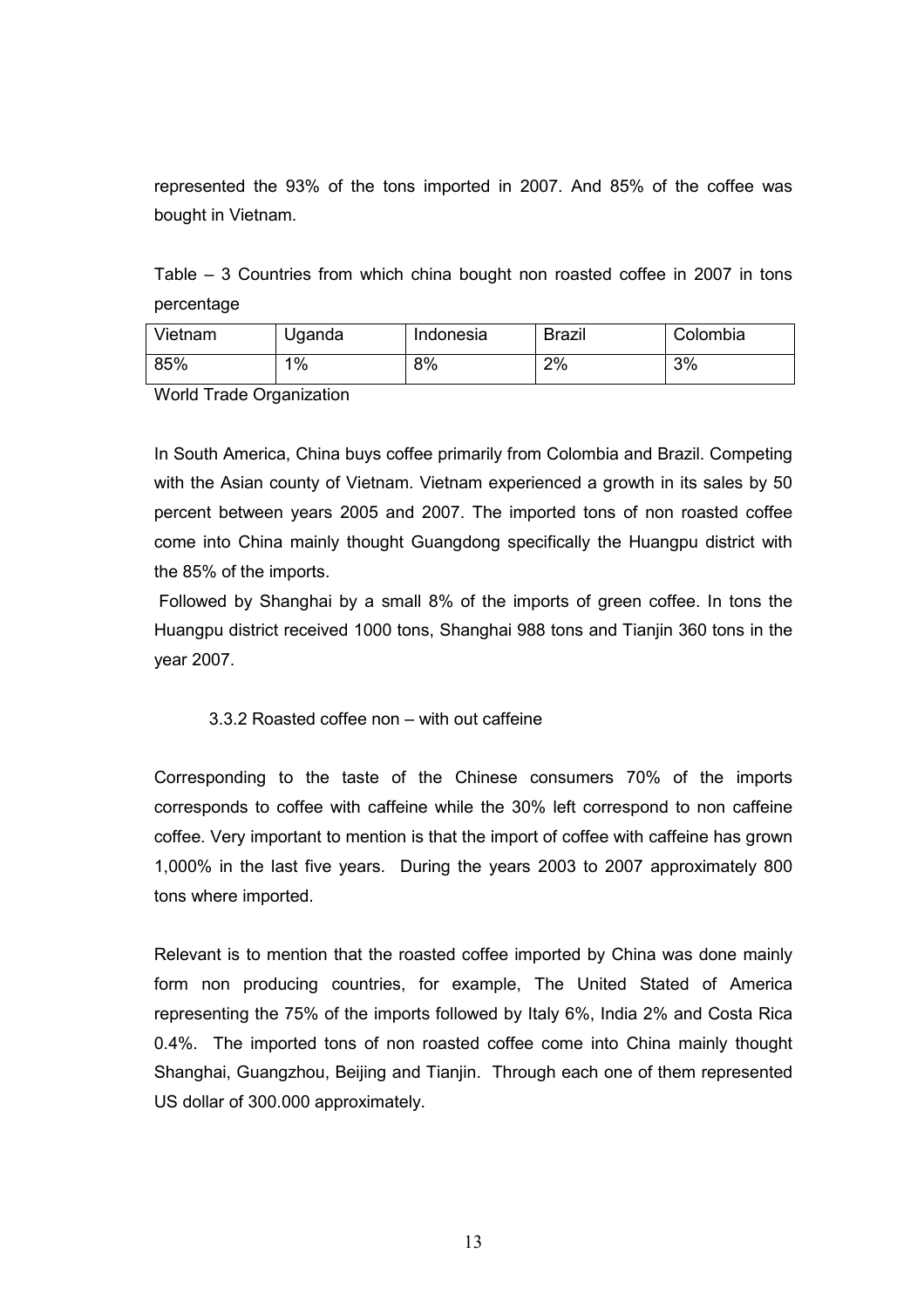Finally for this section, what is a contribution to the design of the logistic system is to mention that Shanghai is the city where more consumption is done is China. Reason why, distribution centers, as well as logistics hubs most be located in Shanghai.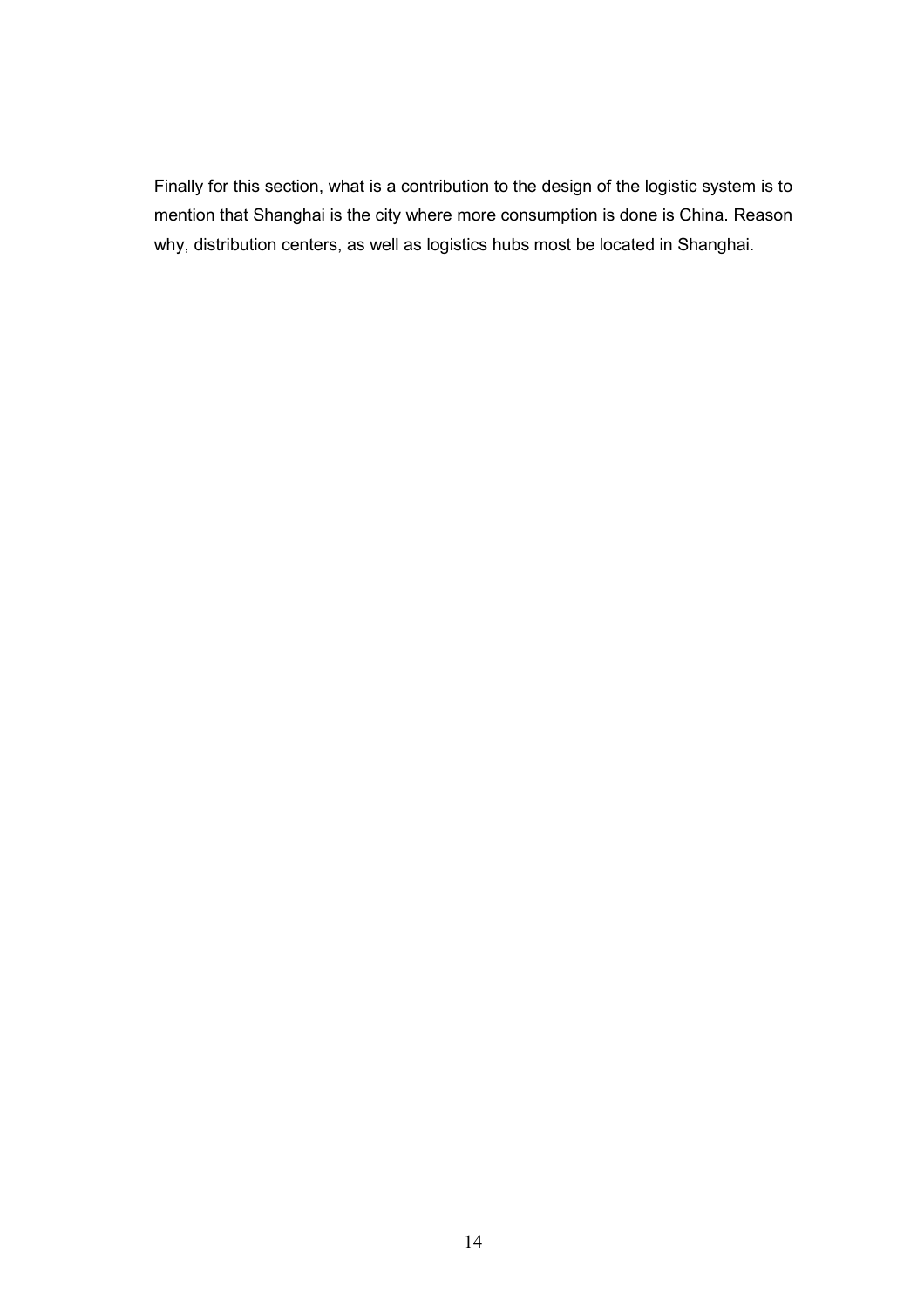Chapter 4 Analysis of the competition

#### 4.1 Principal companies in the Chinese market

The ICO International Coffee Organization stated that two brands dominate the Chinese market: Nescafe and Maxwell House. Both dominate the 70% of the instant coffee market in among the urban households.

|  |  | Table 4 - The top 5 most important coffee companies in the Chinese market: |
|--|--|----------------------------------------------------------------------------|
|  |  |                                                                            |

| <b>Position</b> | Company                                     |
|-----------------|---------------------------------------------|
|                 | Nestlé (China) Ltd.                         |
| 2               | Guangzhou Kraft Food Co. Ltd.               |
| 3               | Dalian UCC Ueshima Coffee Co Ltd.           |
|                 | Jiangsu Mocca Food Co LTd.                  |
| 5               | Hainan Haikou Lisheng Coffee & Foods Co Ltd |
|                 |                                             |

Source: Euromonitor

Ones the coffee is imported to China the production is made domestically and in the case of the Nestle and Maxwell house most of it production is done in Guangdong province, Nestle plant for instant coffee making is in Dongguan and Maxwell House plant for instant coffee making is in Guangzhou. Remarkable is two say that even though both are competitors Nestle is the race leader.

#### 4.2 Marketing target and positioning

As mentioned before Nescafe is the leading brand in the Chinese coffee market. As a result of the construction of brand loyalty. Nestle has invest on line and off line promotions in order to target young workers and in store free stating a popular way to promote coffee for the family time. Interesting is to say that imported high price of coffee are usually given as gift among Chinese.

In order to penetrate the Chinese market, the Colombian coffee exporters most have a strategy to do so. The logistic system will be the tactic to achieve the strategy.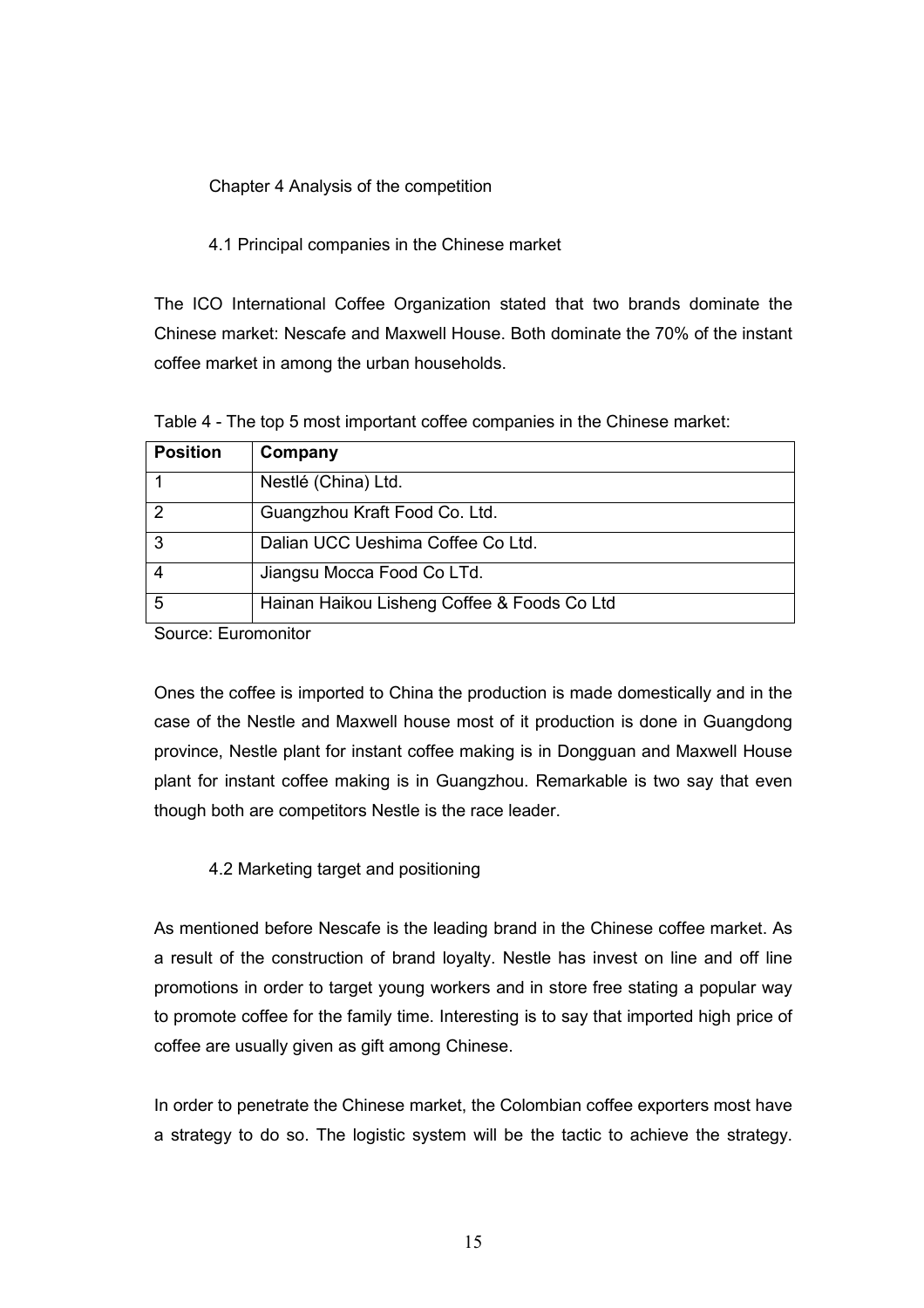Organizations like the USDA Foreign Agricultural Service USDA suggest not to sell Colombian coffee bean to the big companies based in china but to target the hotel and restaurant sector.

Marketing strategy proposal. The Colombian coffee bean exporters most use as a marketing strategy targeted printed and media advertising on one side and on the other capitalized the exiting good relations among world buyers which can recommend the Colombian coffee bean to other buyers around the world. The most important objective of the marketing team of the Colombian coffee bean exporters is to make all the effort to communicate that they exist to the potential customer in China.

The Colombian coffee bean exporters most design a creative and eye-catching website for the clients in china and their needs. As well as, doing advertising both media and printed in order to increase bran awareness in china and communicate the high quality of the coffee beans grown in Colombia

#### 4.3 A critical point of view & inferences

The coffee production in the southern part of China is not enough to supply the demand of the domestic market, reason why it can be inferred that China most consider importing coffee form the international market. Points that strengthen the need to designed and develop a logistic system to cope with the growing demand.

Colombian coffee exporters will be competing with two powerful companies that already have long time of experience in the coffee market, Nestle and Kraft. Otherwise it can be sell to the coffee shops, restaurants and hotels.

The suggested strategy for the Colombian coffee exporters is to target and focus their attention to the potential clients in which whom they will have lager demand for coffee and with those clients they should build a good relationship.

The main reason for this is that these big multinational clients like Nestle and Kraft in china will help attract other clients in all over Asia.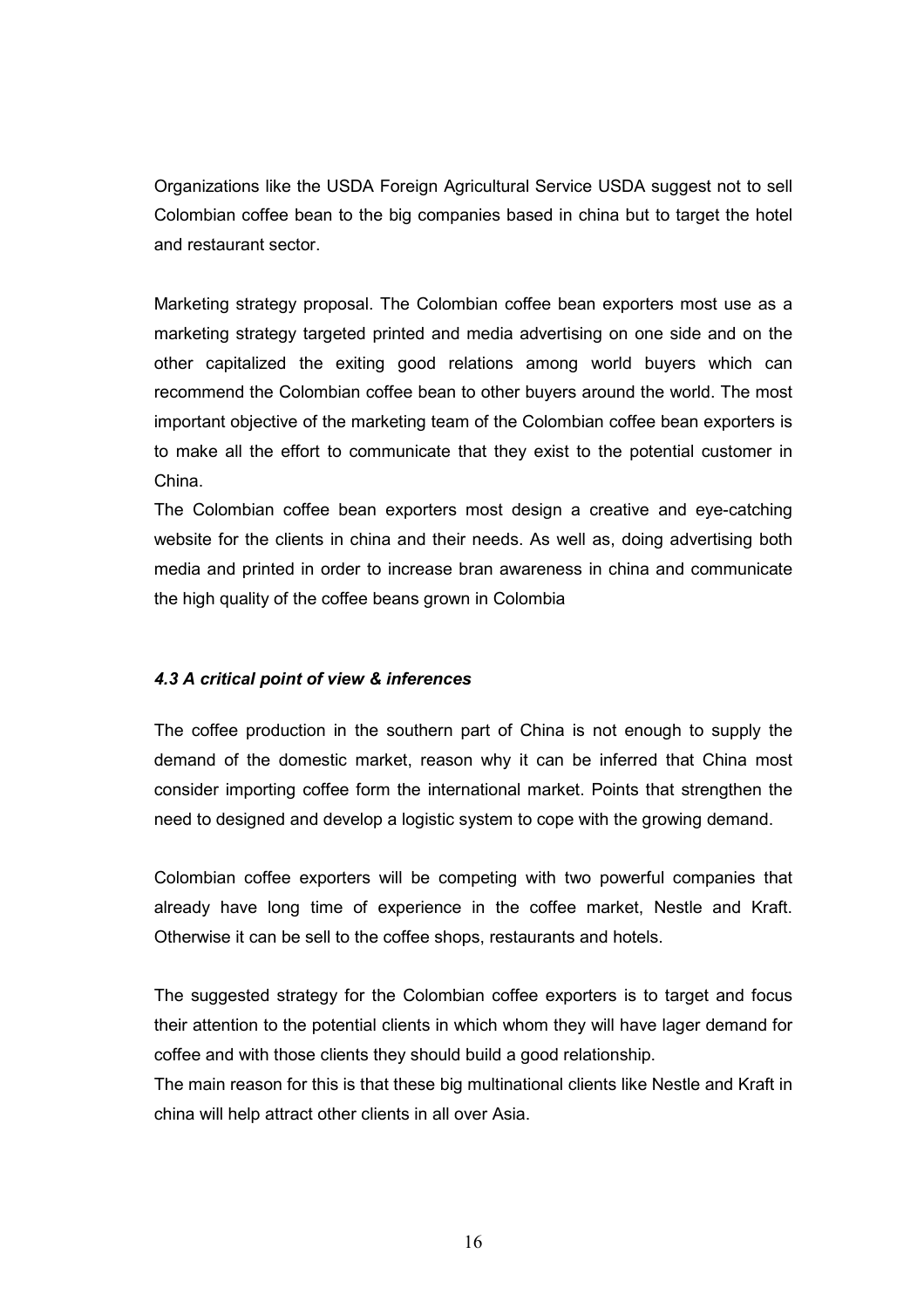Other reason why to target the big companies is because the price deal that this companies make, is always large amount of money and as an advantaged the amount they request are stable over time.

One more reason to target the big multinational companies is that these companies will continually improve amount of coffee imported as they seek to be bigger in the Chinese market, mining that in the future they will seek for a higher quality of coffee or high price coffee.

Market Segmentation related opportunities for the Colombian coffee exported in the Chinese market. The potential customer in china for the Colombian coffee beans are companies that already have been in the market for many years, such as Nestle (China) Ltd, Guanghou Kraft Food Co Ltd, Jiansu Mocca Food Co Ltd, Hainan Haikou Lisheng abd Foods Co Ltd. The companies mentioned before who import coffee beans are able to handle the shipments of coffee and processed it until is sold to the final customer.

Market related opportunities, for the Colombian coffee bean exporters in the Chinese market. Within the target market of china big companies such as Nestle, Maxwell house and Starbucks roasted coffee is what customers are looking forward to buy, as they claim high quality coffee beans.

The Colombian Arabian beans is classify as on of the best of the world. As result of the quality, big companies in China are willing to pay a higher price. In order to distinguish themselves from the competitors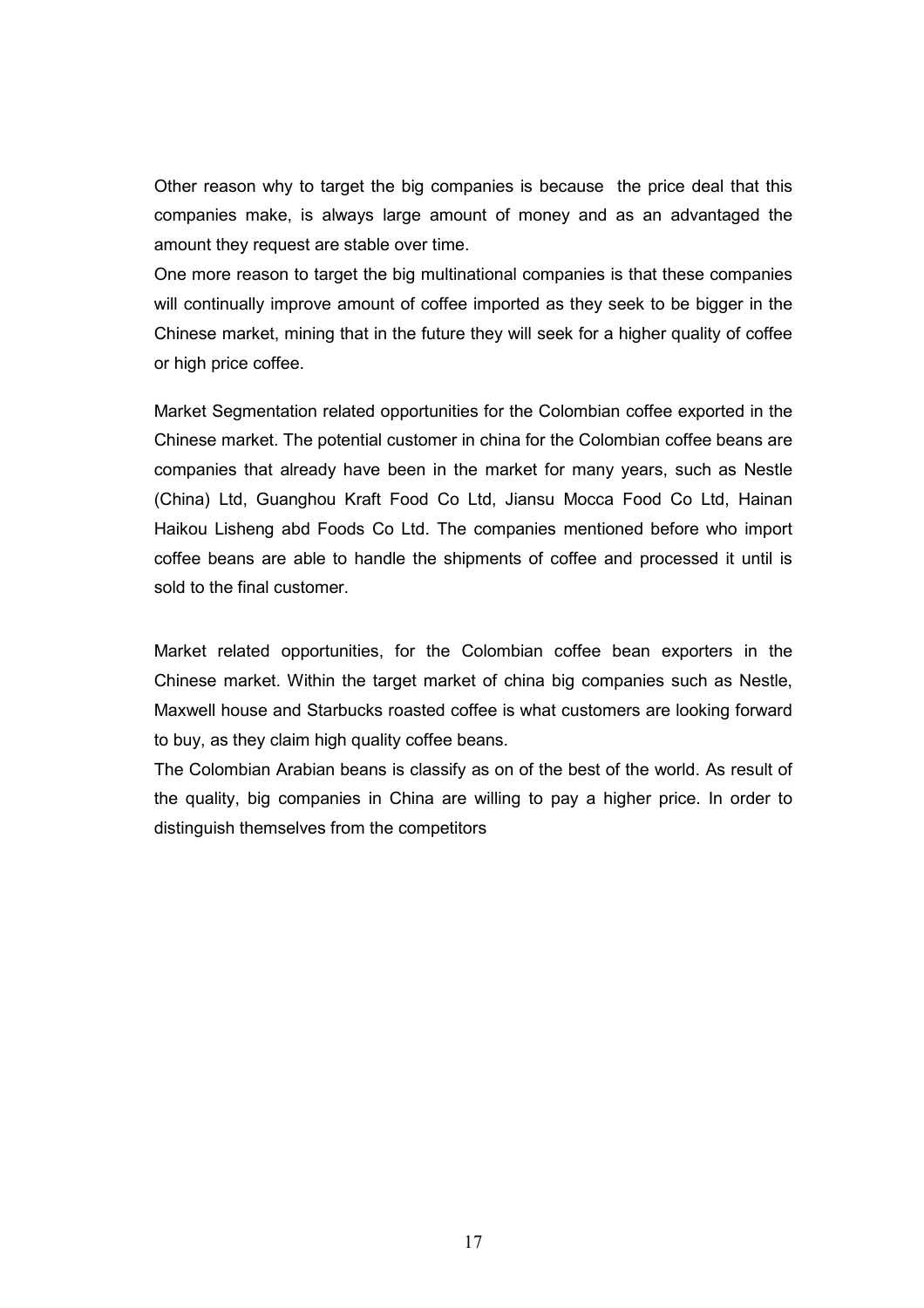Chapter 5 Analysis of the Logistic System

5.1 Points to keep in mind in order to develop a logistic system

The previous section developed a marketing analysis of the Chinese coffee market, and as the last part of the dissertation it's the chance to give some suggestion for a logistic system for the Colombian coffee exporters.

Before investing time on the design of a logistic system is absoulty necessary to develop the following strategy.

In China, in logistic business as well as in the importing business "relations" are a key to success. Importers of coffee beans based in china should be invited to see the farms form which coffee grows and from which the coffee bean will be purchased. Personal contact, face to face among buyers is the most important promotion to the Colombian coffee beans in China. Complemented by email communications, personal letters an so on.

Only after this face to face is done the parties can began thinking on how to develop a logistic system.

- Is necessary to design excellent logistic systems to cope with the demand as the global consumption of coffee is increasing the demand.
- Before designing a logistic system and particularly in China where the geographical extension is so wide. The Colombian coffee bean exporters will have to decide whether to sale final products, for example Colombian brands of coffee like Café Sello Rojo or and Juan Valdez or to sell coffee beans to the companies dominating the market Nestle and Maxwell House. As the demand of coffee is growing the Colombian coffee exporters will gain money from any of the markets.
- Good logistics and reliable logistic will be transmitted as more sale and revenues to each of the parties.

5.2 Proposal for a distribution strategy for the Colombian coffee beans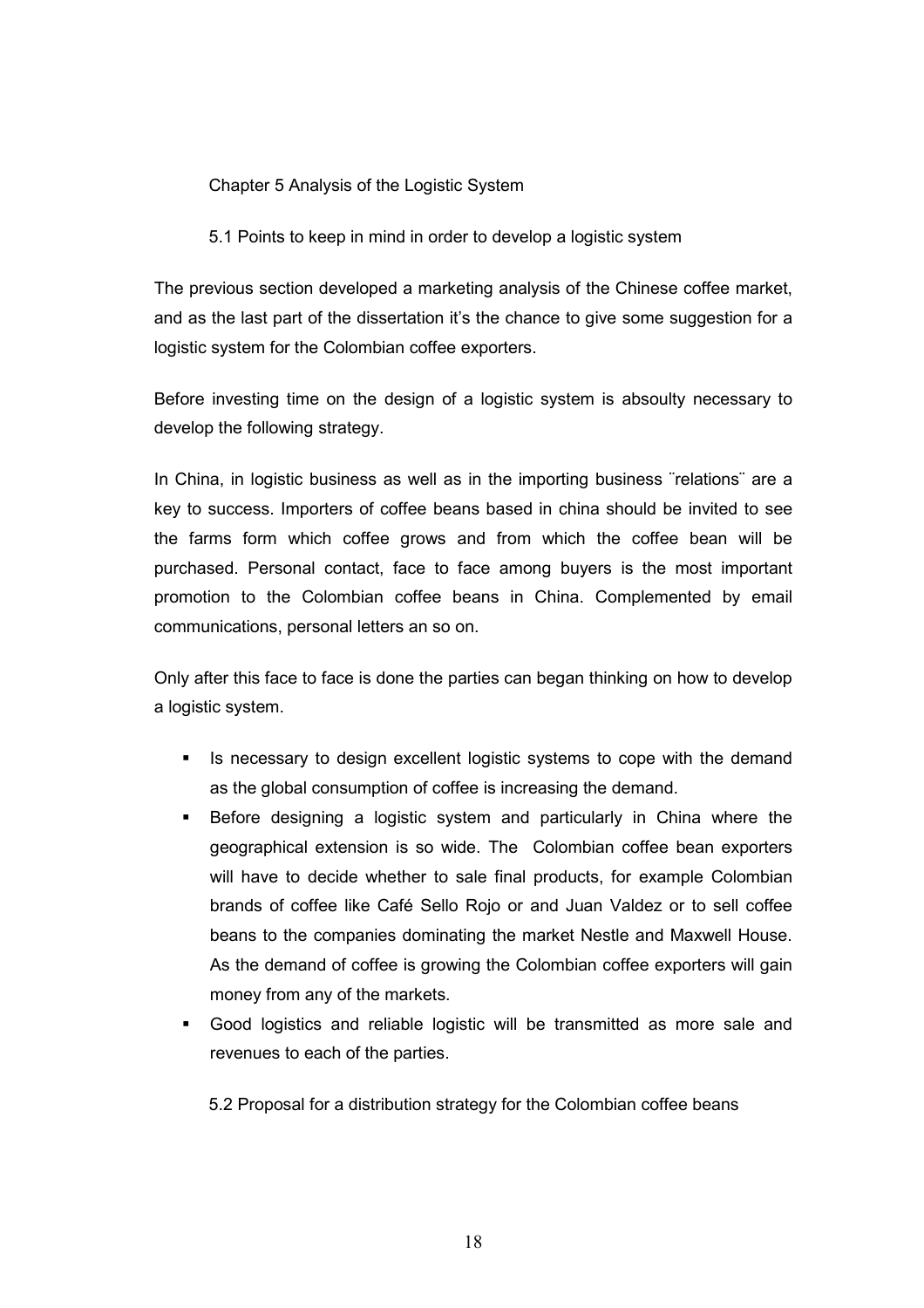Before developing the logics system few challenges most to be over come in Colombia. First, the high value taxes of exporting coffee from Colombia. Second, the challenge to improve the export of Colombian coffee beans is to improve the distribution systems within Colombian territory. As a solution the Colombian coffee exporters should increase the volume of their exports as it makes it possible to reduce fees and maximize the capacity of the transportation modes – tucks and vessels.

#### 5.2.1 Bulk versus Container shipment

The readers of the present dissertation already know that the main objective is to present a helpful tool for the Colombian coffee bean exporters who wants to export coffee to China. This chapter is concern with all the steps related to shipping of coffee as a stating point of the logistic system. The credit of the following recommendations belongs to the "Coffee Guide" created by the United Nations for Trade and Development (UNCTAD) and the World Trade Organization (WTO). In an effort to provide "free information about coffee to accessible free of charge for developing countries". Few points to keep in mind when shipping the coffee to China.

First the Colombian coffee exporter most decide if it want to ship the coffee by break bulk or and containerized cargo.

Figure 2 – Bulk Cargo



Source: The Coffee Guide

When coffee beans are transported in a Break bulk way it means that the coffee is loose and stowed in the ship. The transportation of coffee beans in break bulk began in the 1980. Since then two main disadvantages are related to the transportation of coffee in a break bulk. First, the coffee during the loading and unloading operations is exposed to the weather conditions of the port. Second, the coffee suffers the risk of been contaminated during the voyage. But the positive side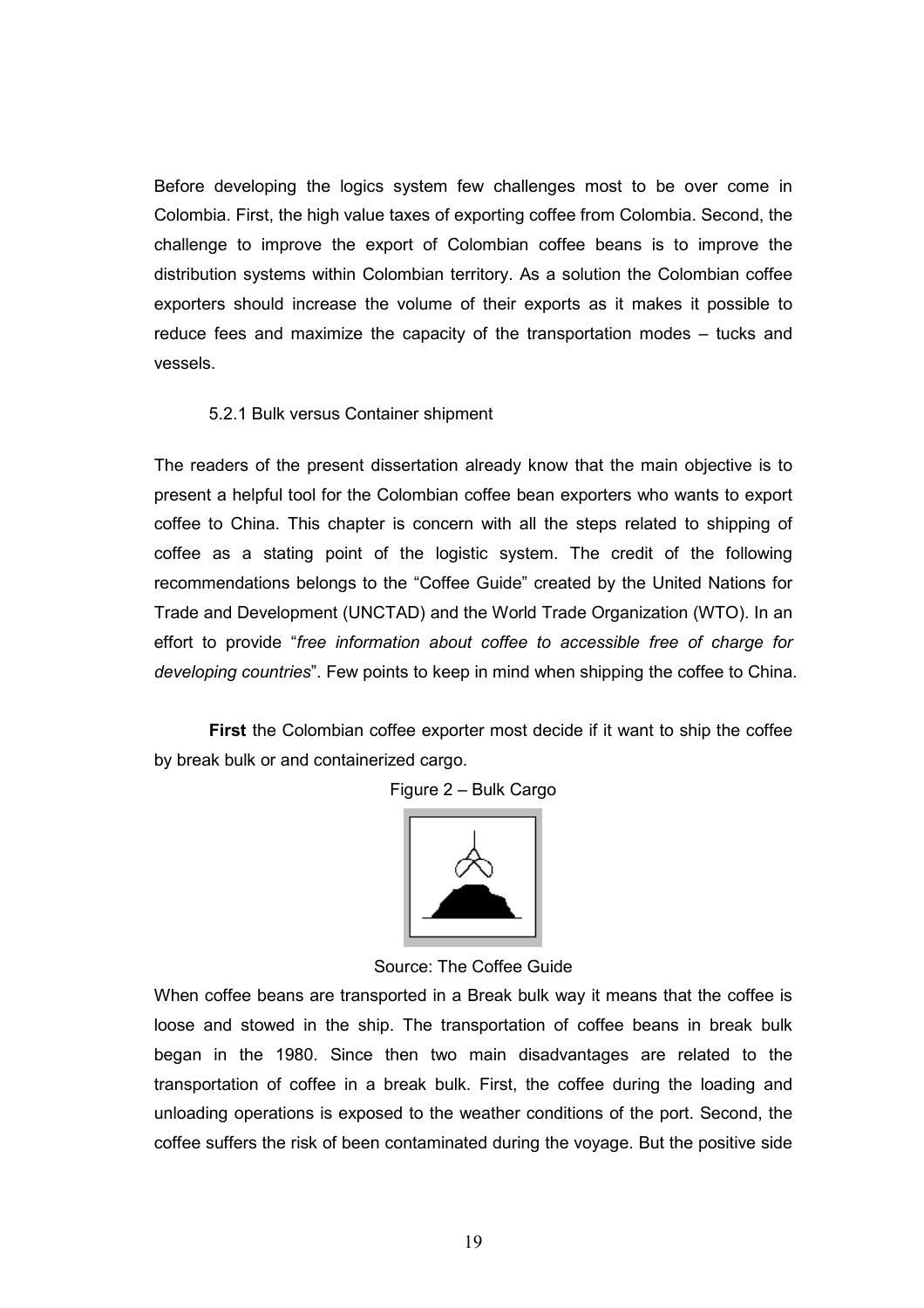of the break bulk is that it saves cost because there is no need to use bags to pack the beans.



If the Colombian coffee exporters decide to ship the coffee beans inside containers. The coffee is usually transported in containers in the Twenty Cubic Foot Equivalent Unit (TEU) dry containers. Coffee is a delicate cargo, and is highly vulnerable to condensation or water attraction and the growth of fungi. Reason why the Colombian coffee exporter most be aware that the coffee should be transported Away From Heat (AFH) and Keep From Freezing (KFF).

Second, the coffee beans that are exported from Colombia to China most of the time are transported by ocean freight. As an advantage, the ocean freight offer containers to transport coffee and the shipper are in the right to decide how much dead space to leave inside each container.

Third, the most popular contract in to ship coffee beans is the Free on Board (FOB). This contract stated that the seller obligation ends when the goods pass through the port of shipment: the Barranquilla port and the Cartagena port. The Colombian coffee exporter has to guarantee the quality of the goods from the warehouse to the ship.

|                                         | <b>FOB</b> |
|-----------------------------------------|------------|
| Loading at sellers' premises            |            |
| Inland transport (from the named place) |            |
| Trade documentation at origin           |            |

Table 5 – How to distribute the costs between sellers and buyers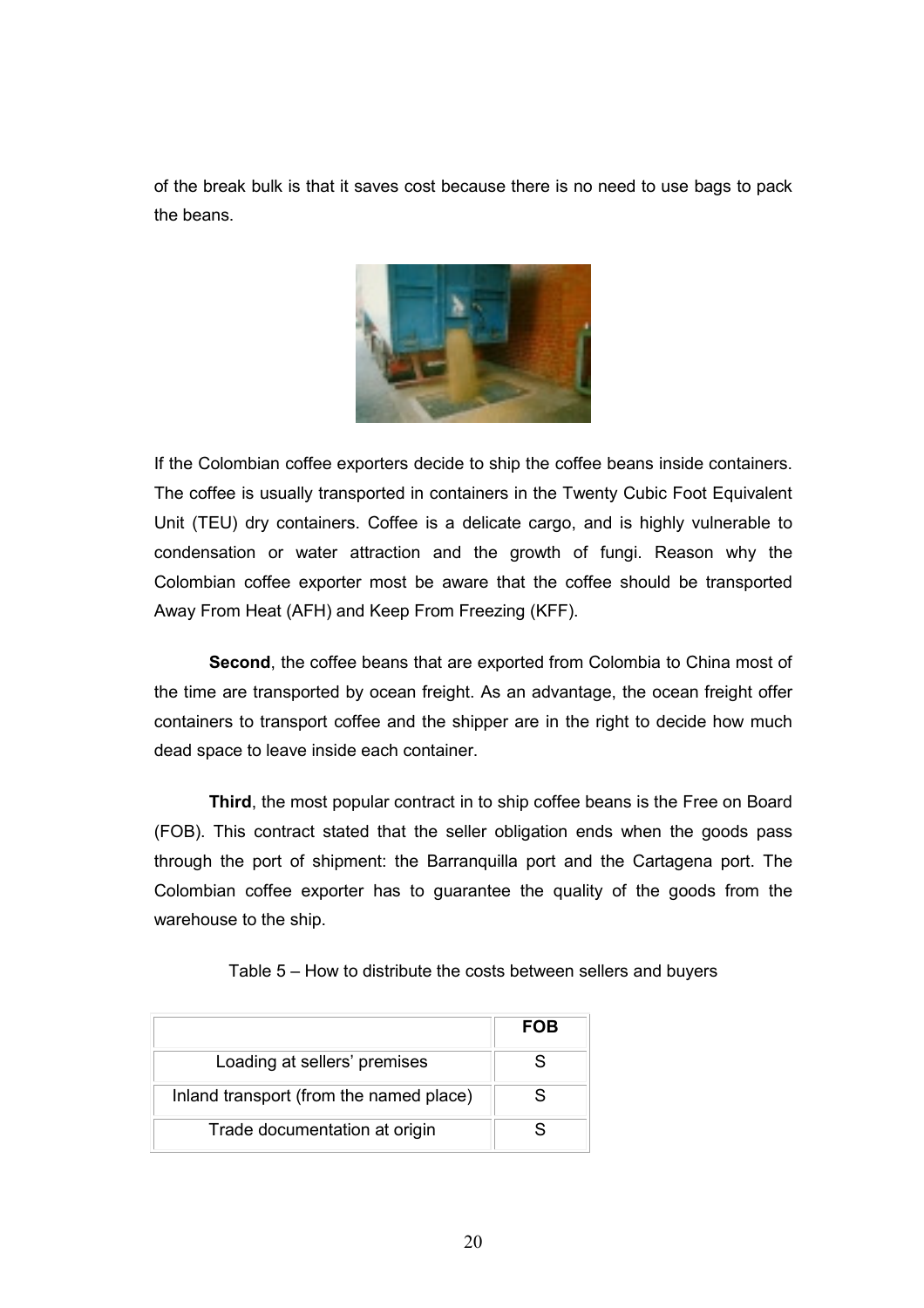| Customs clearance at origin               |   |
|-------------------------------------------|---|
| Export charges                            | S |
| Loading terminal handling charges (THC)   | S |
| Ocean freight                             |   |
| Unloading terminal handling charges (THC) | R |

#### Source: The Coffee Guide

Fourth, a matter of size. I f the amount of coffee exporter by the Colombians is not as much as 20 tons per shipment. There are two options. One is to combine cargo and the other is to pay the dead freight. The key of the consolidation of cargo is to find a product that will not put in danger the quality of the coffee. For example, combine different kinds of coffee in one container. OR the Colombian coffee exporter has the option to pay the empty space of the container in order to make the shipment.

#### 5.2.2 Containers: key elements for the transportation of coffee

As the Manual of Maritime Dangerous of Goods, IMO states coffee beans are vulnerable to be easily damage reason why the carrier has to provide a container that is suitable for its transport. Mentioned before was the risk of condensation that can be diminished if the container is free of holes, corrosion; water; daylight, the floor must be dry; the air free of any smells and by reducing the transit time of the cargo.

The inside of the container must be covered with cardboard or paper, in order to isolate the coffee. This is done in order to prevent the coffee to absorb the water from the condensation.

Figure 3 – How to cover the container with paper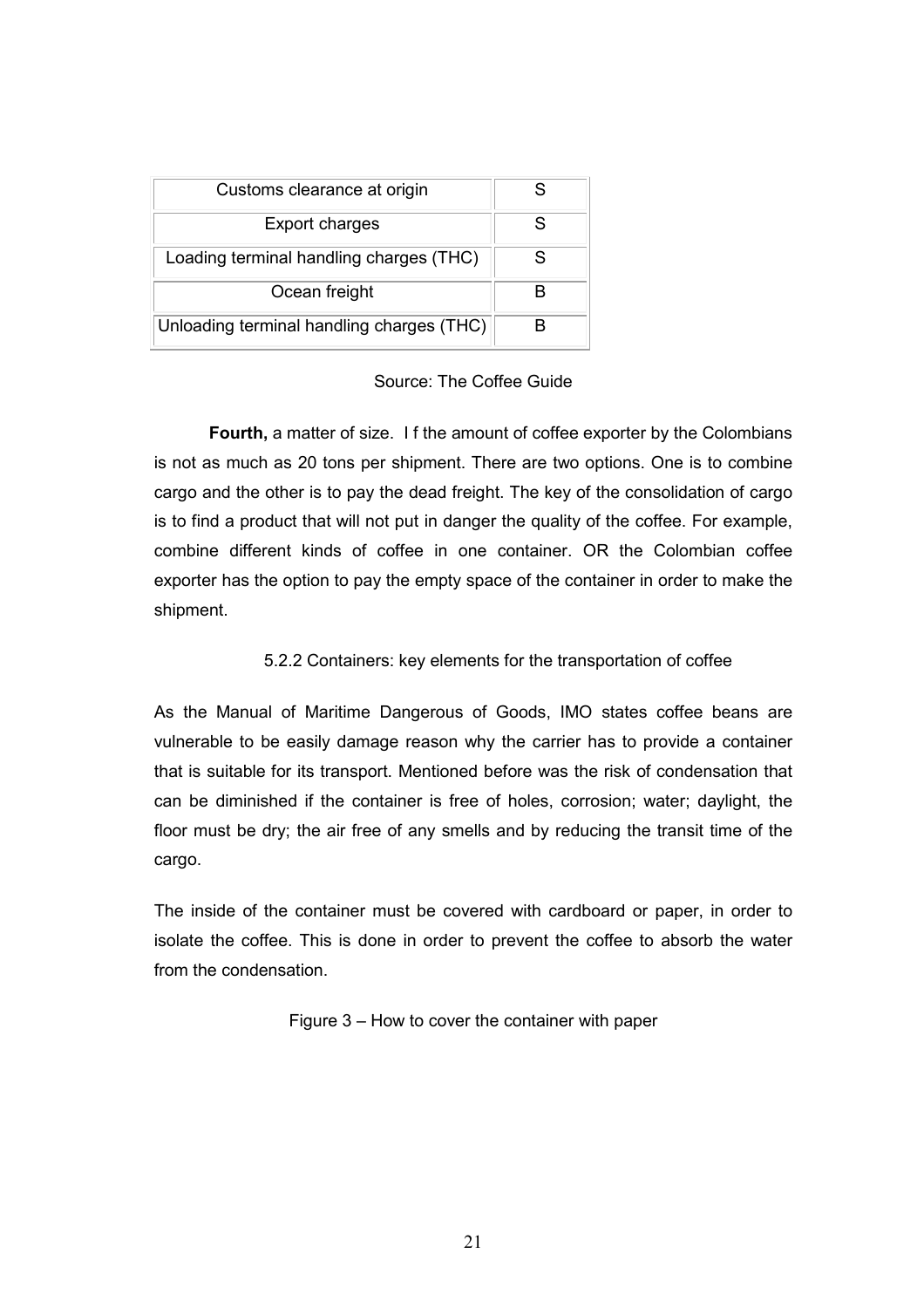



Source: Maersk Line department of cargo care

Ones the container is prepared for the loaded of the coffee in order to prevent the condensation from ruin the coffee, the bags most be organized length wise and cradle.

Figure 4 – How to place the coffee bags inside the containers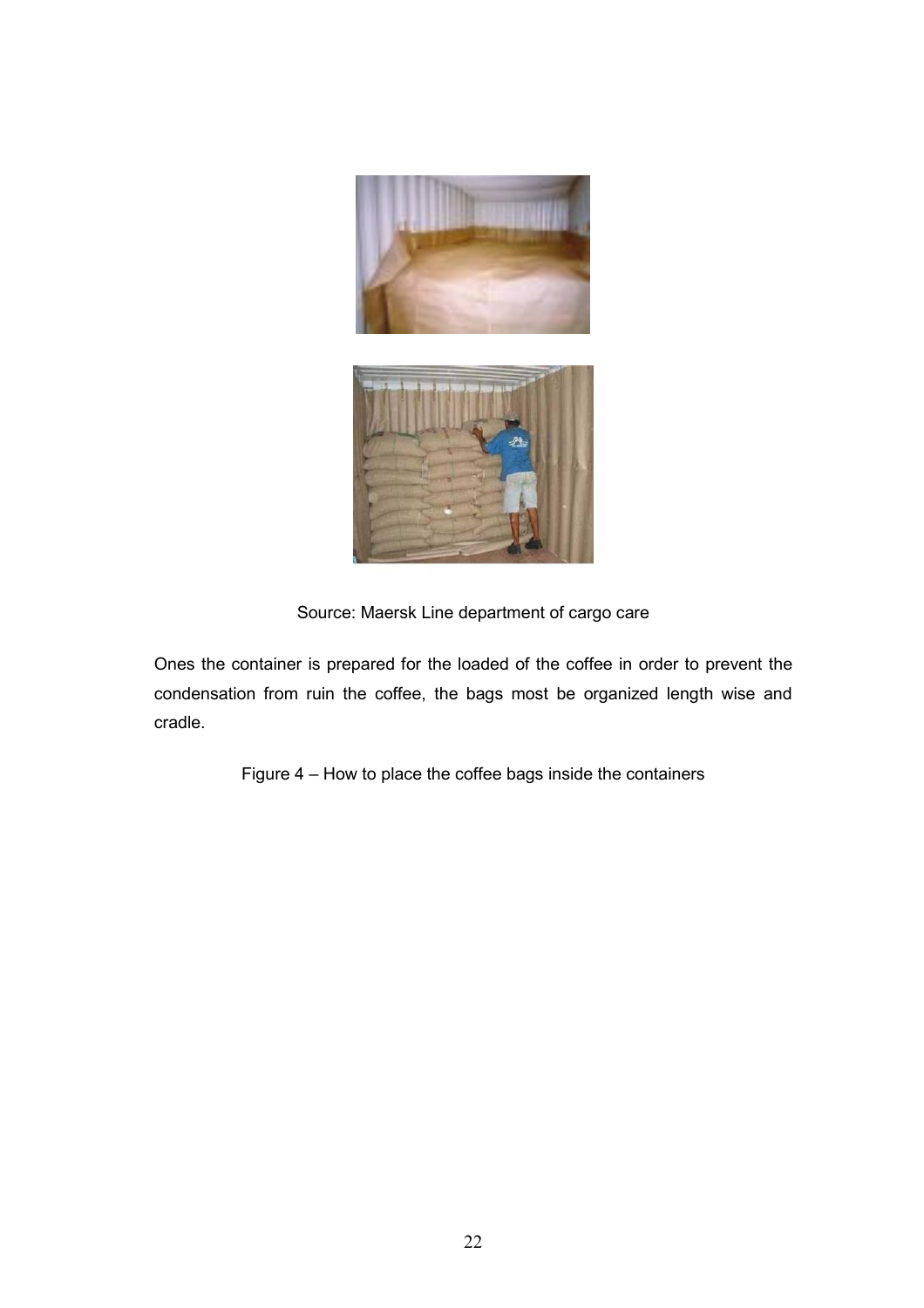



In comparison of the break bulk and containers, the container capacity can not be fully occupy due to the requirements to protect the coffee and as a result the cargo handling takes more time and people. In numbers a bulk container can be filled with 21 tons of coffee while the container only with 18. As a result the bulk it's much better in terms of manual labor and discharge time.

In the case of ventilated containers, this ventilation are openings along the sides of the box. As well as the standard containers the ventilated container most be stored below the deck. Because if it's left in the upper deck there is the risk of seawater coming through the ventilation openings. As the previous one, the container floor should be covered with paper.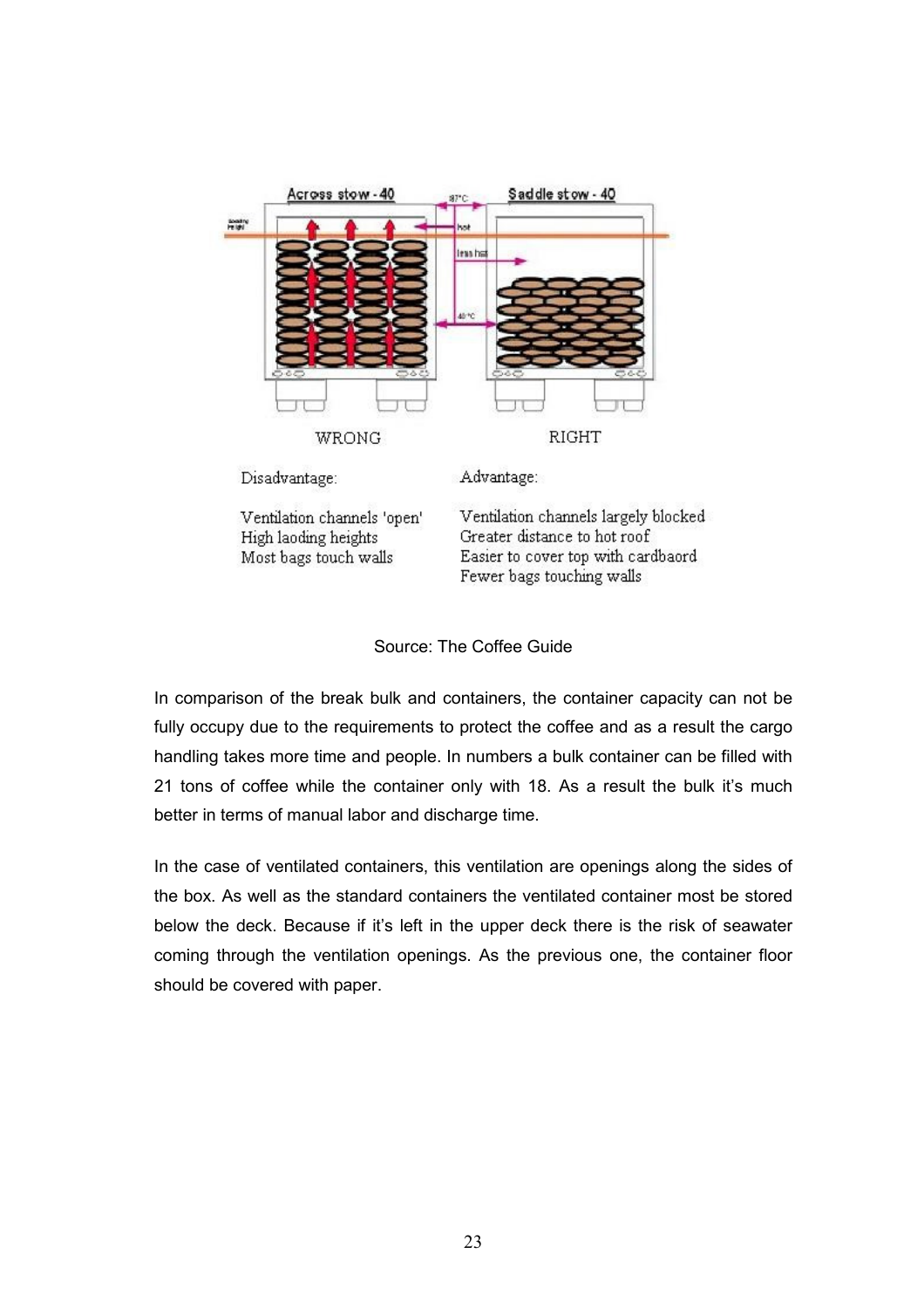#### Figure 5- Ventilated Container



Source: Maersk Line department of cargo care

Chapter 6 Conclusions, recommendations and upcoming challenges.

The main conclusion is that all the proposed objectives for the present dissertation had being successfully achieved. After reading the present paper the Colombian coffee bean exporters are able to see clearly the great opportunity that exist in the Chinese coffee market, they can also be confident that it will be a profitable business and they can design a logistic system customized for their needs by following the recommendations mentioned here.

Further recommendations, these time to the Colombian coffee buyer are necessary to be mention before writing the final point. Business is done among people, especially in the marketing arena of any product. And both parties' sellers and buyers most focus all their efforts on establishing long time good relation.

Previous experiences show that the purchase process is bases on trust and bean selection. As the political situation in Colombian is not stable and there are lots of security problems, the big companies not always trust the Colombian coffee bean exporters. The challenge is to build a customer buyer relation ship in which both parts can relay on each other. Although 100% Colombian coffee has a good will around the world, and people remember it due to high quality product and that the coffee beans have been selected with high quality standards, the unstable political situation of Colombia is threat at the time to do business in China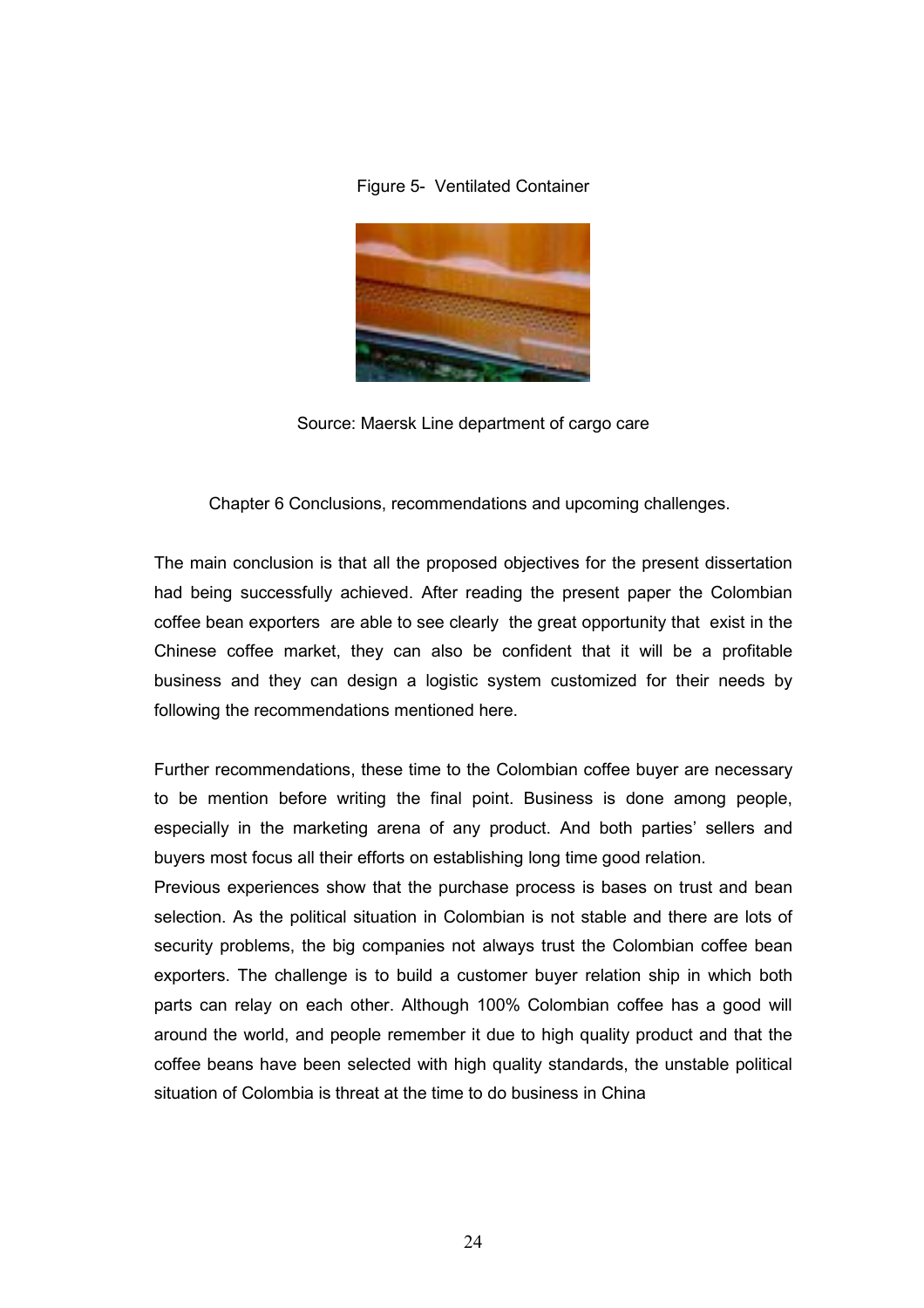Worth to mention regardless the Colombian political instability the Colombian coffee bean exporters are able to fulfill the large shipments of coffee to supply the world demand. Those are the "good will" advantages that the Colombian coffee bean exporters will continue working on so the Chinese base companies know that the Colombian coffee exporters can be trust.

Finally and dedicated in particular for the Colombian coffee bean exporters. Colombian coffee exporters have the challenge to maintain the sales number because for the Colombian case the country heavily relies on the coffee as the source of mayor income.

New to this subject, is the topic of sustainable development. The Colombian coffee exporters have the pressure from the buyer countries to cope with sustainable development and protect the environment and the labor force of Colombian and as the same time to keep with the sales.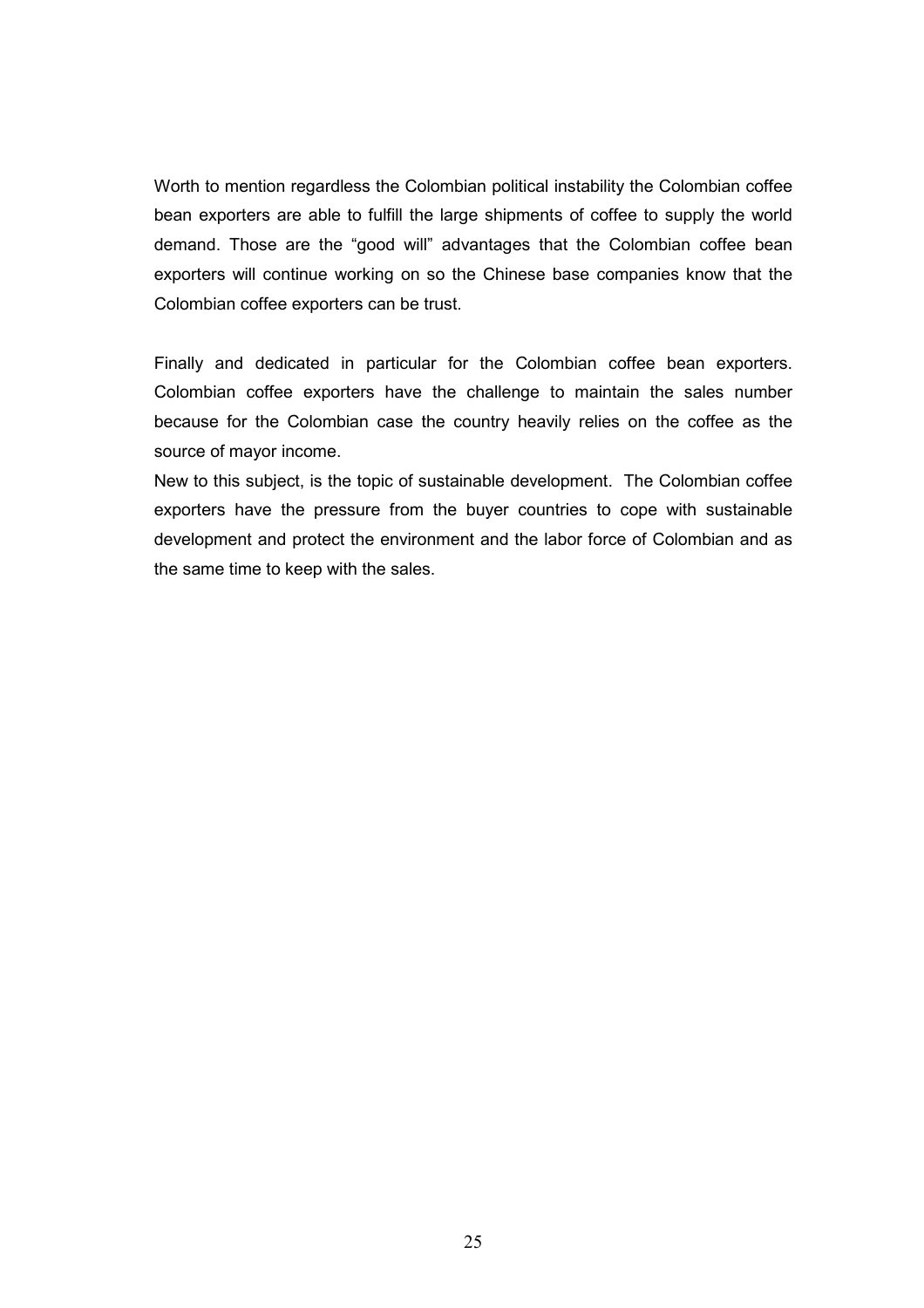#### **REFERENCES**

Acceso al Mercado de China Embajada de China en Colombia Retrieved March 18, 2009 from the World Wide Web: http://co.china-embassy.org/esp/sghd/t226272.htm

Annual review 2007-2008 ICO Retrieved March 18, 2009 from the World Wide Web: http://dev.ico.org/documents/annual-review-9e.pdf

ALEMANIA Transport Information Service for Coffee Retrieved March 18, 2009 from the World Wide Web: http://www.tis-gdv.de/tis\_e/ware/genuss/kaffee/kaffee.htm

Brand Watch: Clooney gets the good times rolling for Nespresso despite the recessionary climate (2009 March 12) Retrieved March 17, 2009 from the World Wide Web: http://www.euromonitor.com/

Bienes de Consumo Perecederos: China impulso el consumo mundial del café. Retrieved March 18, 2009 from the World Wide Web: http://www.casaasia.es/documentos/xina2005\_11\_7.pdf

Chinese consumers in 2020: A look into the future (2009 Mar 19) Retrieved March 17, 2009 from the World Wide Web: http://www.euromonitor.com/

Coffee in China (2008 May 16) Retrieved March 17, 2009 from the World Wide Web: http://www.euromonitor.com/

Coffee –in the World: Key Drivers and Prospects. Retrieved March 17, 2009 from the World Wide Web: http://www.euromonitor.com/

Coffee Guide. International Trade Center Retrieved March 17, 2009 from the World Wide Web: http://www.intracen.org/mds/coffee.htm?mn=1&sm=1▪3

Consejo Salvadoreño de mercado. OIC Informe de mercado ( 2009 March 18) Retrieved March 24, 2009 from the World Wide Web: http://www.consejocafe.org/index.php?option=com\_content&view=article&id=98:oicoctubre&catid=64:de-mercado&Itemid=75

Cambian las 4 ps por las 4 cs de la mercadotecnia. Retrieved March 18, 2009 from the World Wide Web: http://www.liderempresarial.com/num105/5.php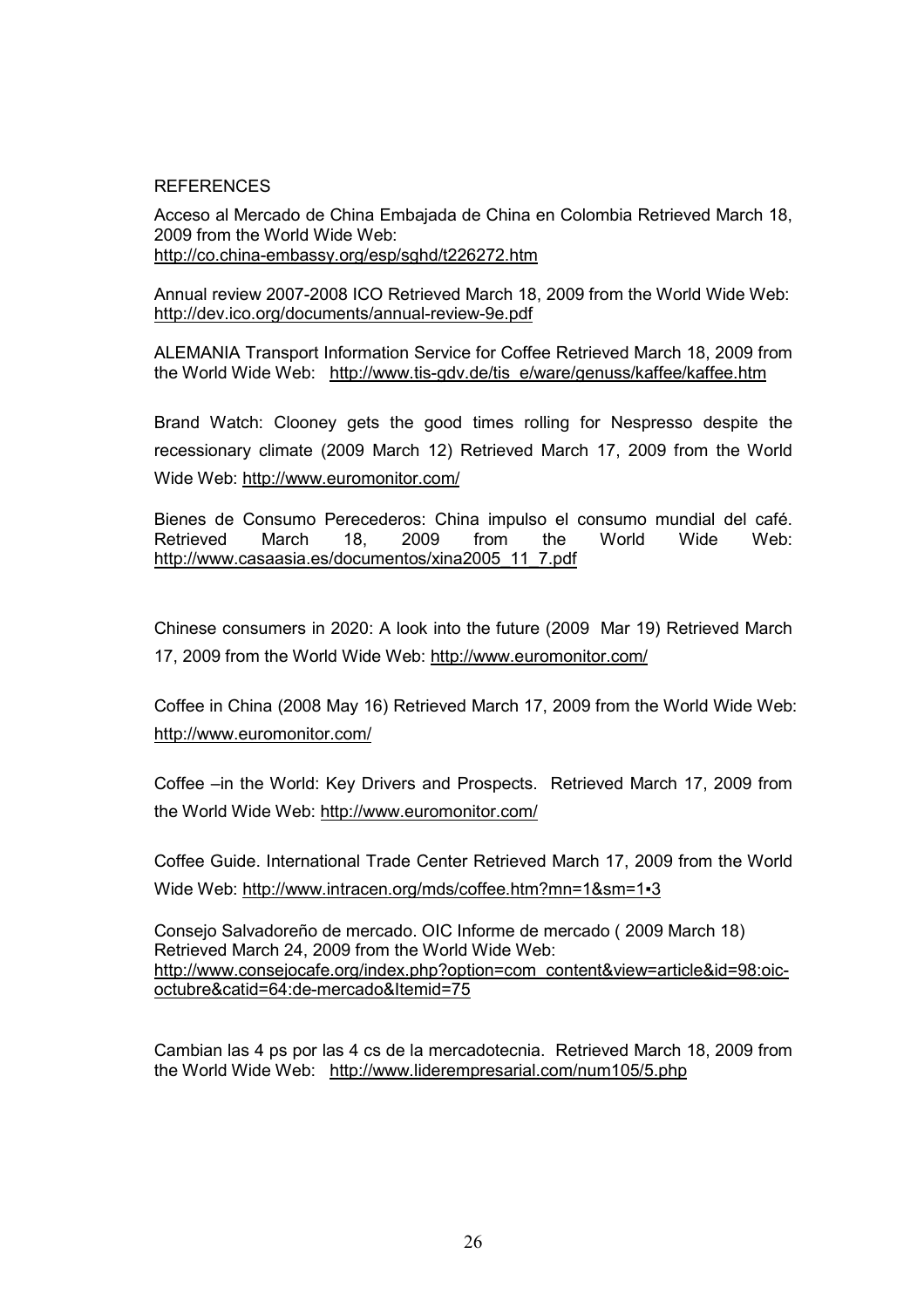China, Peoples Republic of Coffee China's Coffee Situation (2002) Retrieved March 18, 2009 from the World Wide Web: http://www.fas.usda.gov/gainfiles/200206/145683932.pdf

Colombia prevé déficit en producción mundial de café en el 2009. (2008 November 25) Retrieved March 18, 2009 from the World Wide Web: http://lta.reuters.com/article/businessNews/idLTASIE4AO1X620081125?sp=true

Coffee Goes to China: An Examination of Starbucks' Market Entry Strategy. Journal of Undergraduate Research, Volume 6, Issue 8 - July/August 2005 Retrieved Abril 28, 2009 from the World Wide Web http://www.clas.ufl.edu/jur/200507/papers/paper\_hwang\_bio.html

Coffee Market and Colombia Retrieved Abril 28, 2009 from the World Wide Web: http://www1.american.edu/ted/coffecolombia.htm

Café Rompe Barrera De Los 2 Dólares La Libra Retrieved Abril 28, 2009 from the World Wide Web http://www.portafolio.com.co/archivo/documento/MAM-3439433

Colombia Agriculture Retrieved Abril 28, 2009 from the World Wide Web http://encarta.msn.com/encnet/refpages/RefArticle.aspx?refid=761564636&pn=5

Colombia. United States Department of State Retrieved Abril 28, 2009 from the World Wide Web

http://www.state.gov/r/pa/ei/bgn/35754.htm

Estudios sectoriales determinan posibles "ganadores" en el TLC con China Retrieved March 18, 2009 from the World Wide Web: http://www.prensalibre.co.cr/2009/marzo/12/economia01.php

Global Economic Prospects The International Bank for Reconstruction and Development / The World Bank. Retrieved Abril 28, 2009 from the World Wide http://www.chinadaily.com.cn/china/2009-04/16/content\_7683625.htm

GDP growth 1952-2008 Retrieved Abril 28, 2009 from the World Wide Web

http://www.chinability.com/GDP.htm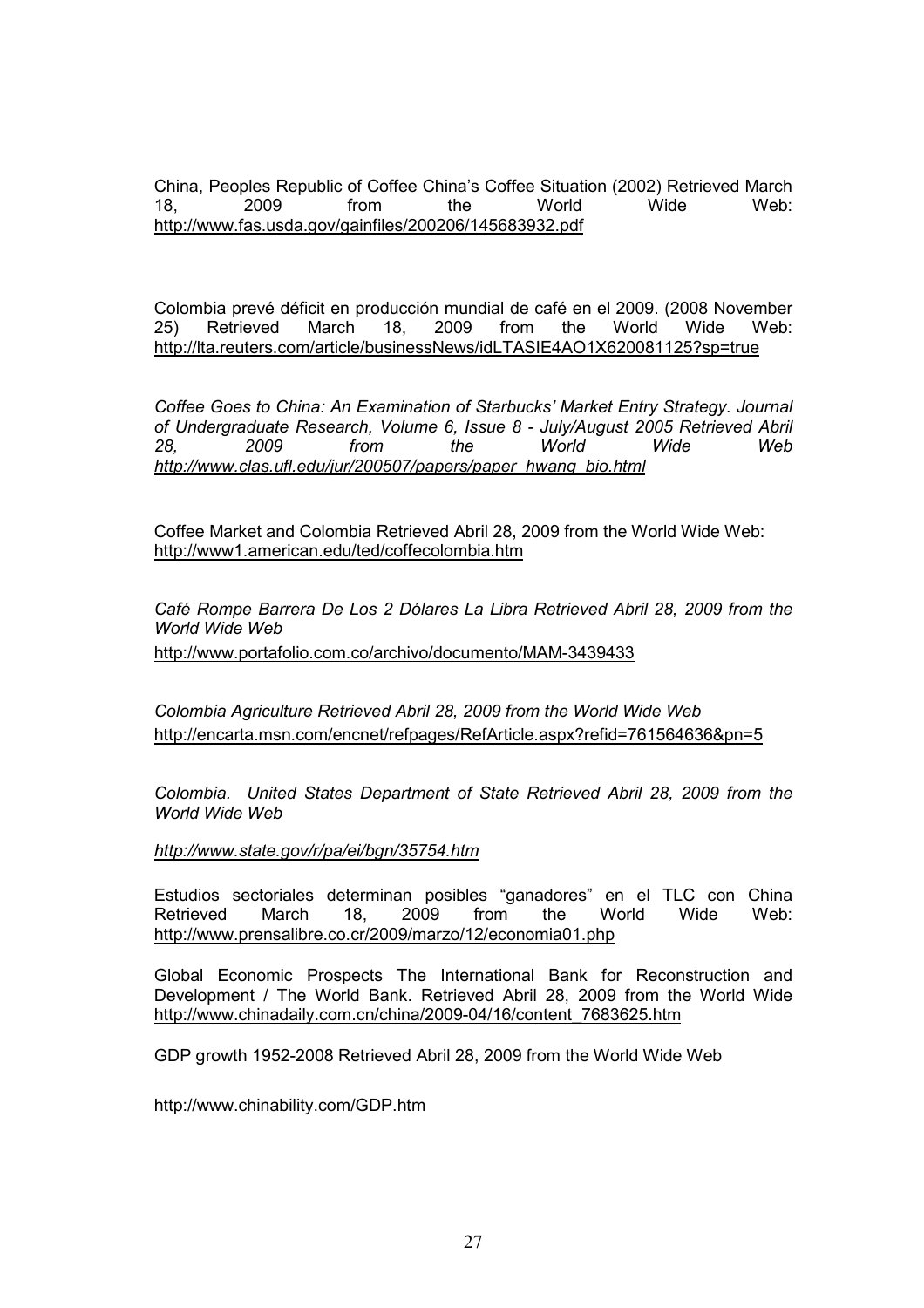El café colombiano abre puertas en China (2009 March 24). Retrieved March 24, 2009 from the World Wide Web: http://www.elpais.com.co/paisonline/notas/Octubre212008/eco1.html

Global Trade Information Services. World Trade Atlas (WTA): China (2008) Reuters. Coffee gains foothold in tea-drinking China Retrieved March 24, 2009 from the World Wide Web: www.chinadaily.com.cn

Hot Drinks 2009 edition data now life (2009 Jan 19) Retrieved March 17, 2009 from the World Wide Web: http://www.euromonitor.com/

Importance of International Trade Retrieved Abril 28, 2009 from the World Wide Web

http://www.moneyinstructor.com/doc/internationaltrade.asp

Maritime Dangerous Goods (IMDG) Code, IMO Retrieved March 27, 2009 from the World Wide Web:http://www.imo.org/TCD/mainframe.asp?topic\_id=158

Maerskline web site gives further information related to cargo carring http://www.maerskline.com/appmanager/

Organización de las Naciones Unidas para la Agricultura y Alimentación (FAO). Faostat. (2008) Retrieved March 24, 2009 from the World Wide Web: www.fao.org

Potential impact of coffee price hike (2008 Mar 13) Retrieved March 17, 2009 from the World Wide Web: http://www.euromonitor.com/

Producción y exportación del café en Panamá (2009 March 18) http://www.monografias.com/trabajos59/cafe-en-panama/cafe-en-panama.shtml

 Region Watch: Asia-Pacific and the impact of the global financial crisis on hot drinks (2008 Nov 14) Retrieved March 17, 2009 from the World Wide Web: http://www.euromonitor.com/

Requisitos relacionados con la Inscripción en el Registro Nacional de Exportadores de Café: La Resolución 0355 de 2002 de Mincomex, reglamenta la inscripción en el Registro Nacional de Exportadores de Café. Retrieved Abril 28, 2009 from the World Wide Web

http://www.cafedecolombia.com/docs/pdfcomercial/requisitosexportar.pdf

Strategic analysis for best coffee in china. Retrieved Abril 28, 2009 from the World Wide http://ir.lib.sfu.ca/retrieve/223/etd0449.pdf